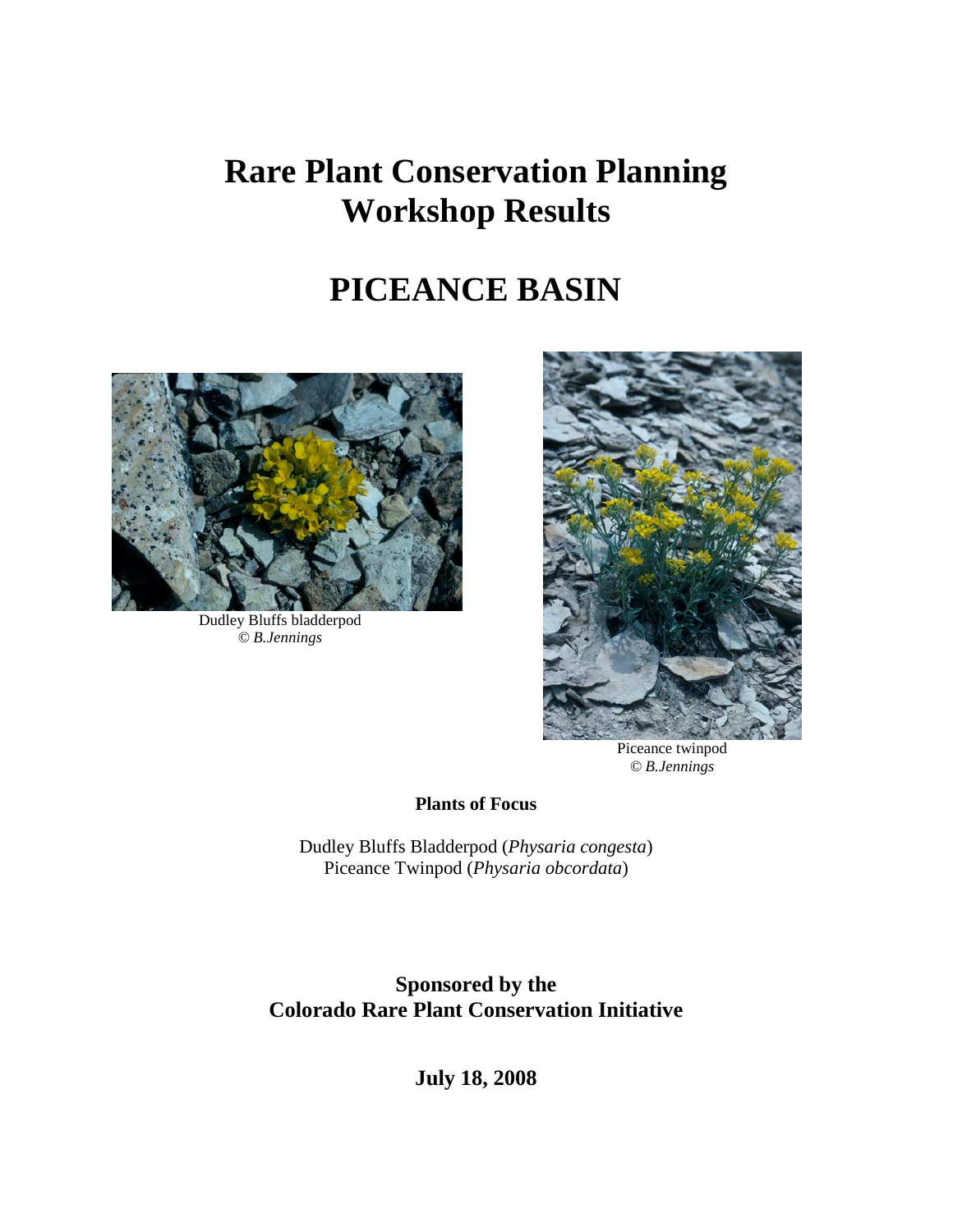# **Table of Contents**

| Attachment 1. Additional key species and plant communities in the Piceance area  12         |  |
|---------------------------------------------------------------------------------------------|--|
| Attachment 2. Full list of strategies for Dudley Bluffs bladderpod and Piceance twinpod. 15 |  |

Panjabi, S., B. Neely and M. Kram. 2008. Rare Plant Conservation Planning Workshop: Piceance Priority Action Area. Prepared by The Nature Conservancy and the Colorado Natural Heritage Program. Unpublished report prepared for the National Fish and Wildlife Foundation.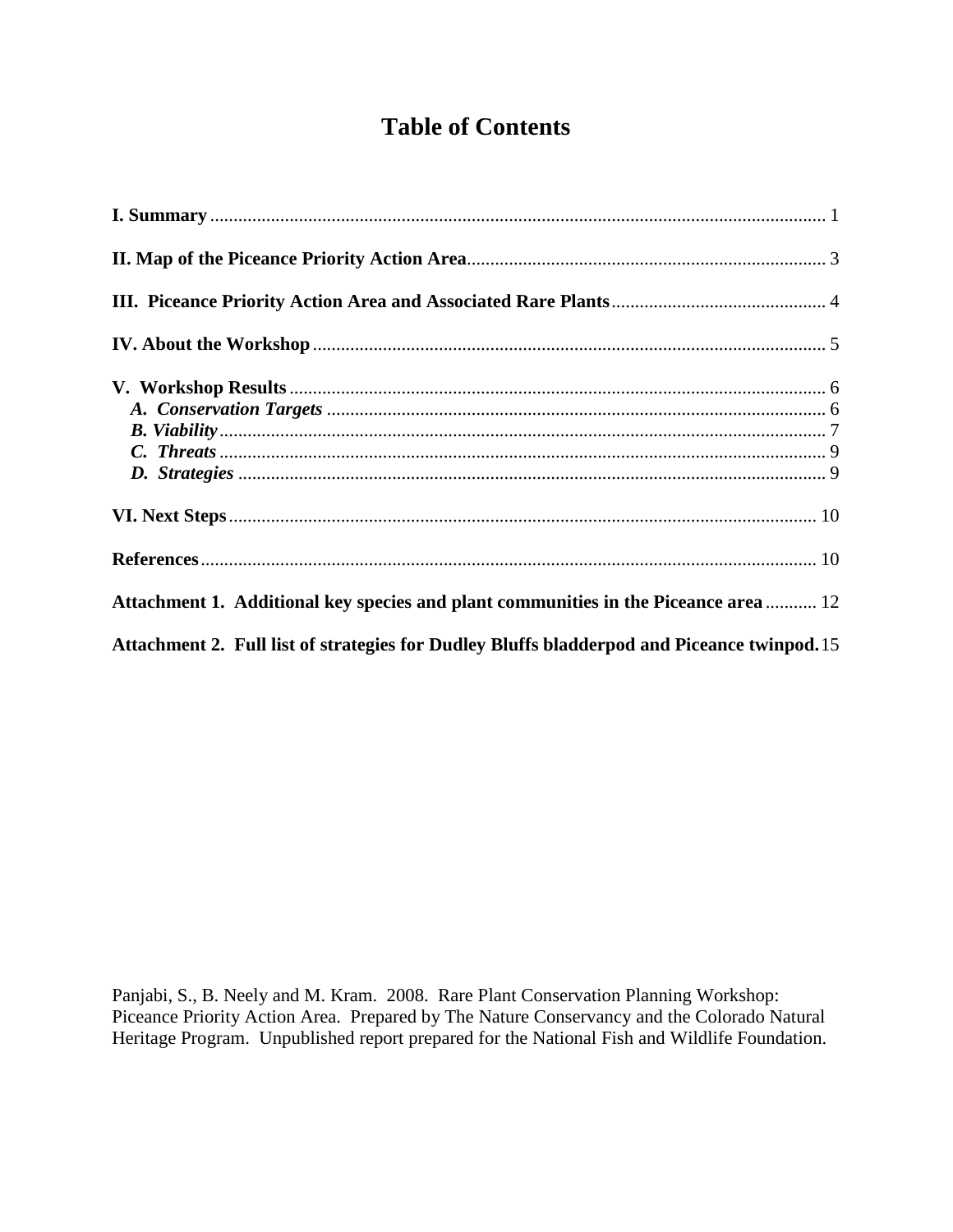# <span id="page-2-0"></span>**I. Summary**

This document identifies conservation strategies for Dudley Bluffs bladderpod and Piceance twinpod, based on an assessment of the plants' viability and threats by participants of a July 2008 workshop. The primary audience is intended to be the workshop participants and other stakeholders interested in helping to implement the strategies.

The Dudley Bluffs bladderpod and Piceance twinpod are rare plants endemic to the Piceance Priority Action Area as identified by the Colorado Rare Plant Conservation Initiative (RPCI). A Priority Action Area is an area needing immediate conservation action to prevent the need for listing, extinction, or further losses of imperiled plant species. Selection was based on the level of imperilment of rare plant species, quality of the occurrences, urgency of the management and protection actions, and other opportunities such as funding and land ownership patterns. These areas are based on the Potential Conservation Areas identified by the Colorado Natural Heritage Program, at Colorado State University, with input by the RPCI and the Rare Plant Technical Committee (RPTC).

Located in Rio Blanco County, the Piceance Action Area includes all known occurrences of Dudley Bluffs bladderpod (*Physaria congesta=Lesquerella congesta;* G1); known from only seven locations in the world) and Piceance twinpod (*Physaria obcordata;* G1G2; known from only ten locations in the world). Both species are listed as threatened by the U.S. Fish and Wildlife Service.

Dudley Bluffs bladderpod is a very small plant in the Mustard family (Brassicaceae). The plants are perennial, have star-shaped hairs, and bright yellow flowers that bloom early in the spring (April-May). Piceance twinpod, is more robust, and is also a yellow flowered perennial in the Mustard family. This species is similarly limited in its distribution and rarity. Both of these species grow on barren white shale outcrops of the Green River and Uintah Formations of Rio Blanco, Colorado, and nowhere else in the world.

Although most of the known occurrences appear to be in good to excellent condition, the habitat of these two imperiled species is threatened by oil and gas development, oil shale and nahcolite mining, road construction and maintenance, weed infestations, ORV use, wind energy development, overgrazing, and trampling by wild horses.

To abate these and other threats, participants of a July 2008 workshop identified and prioritized a variety of strategies; the high priority strategies are listed in the following pages. See Attachment 2 for a full list of strategies. Workshop participants plan to meet every 6-12 months to assess progress toward the implementation of these strategies.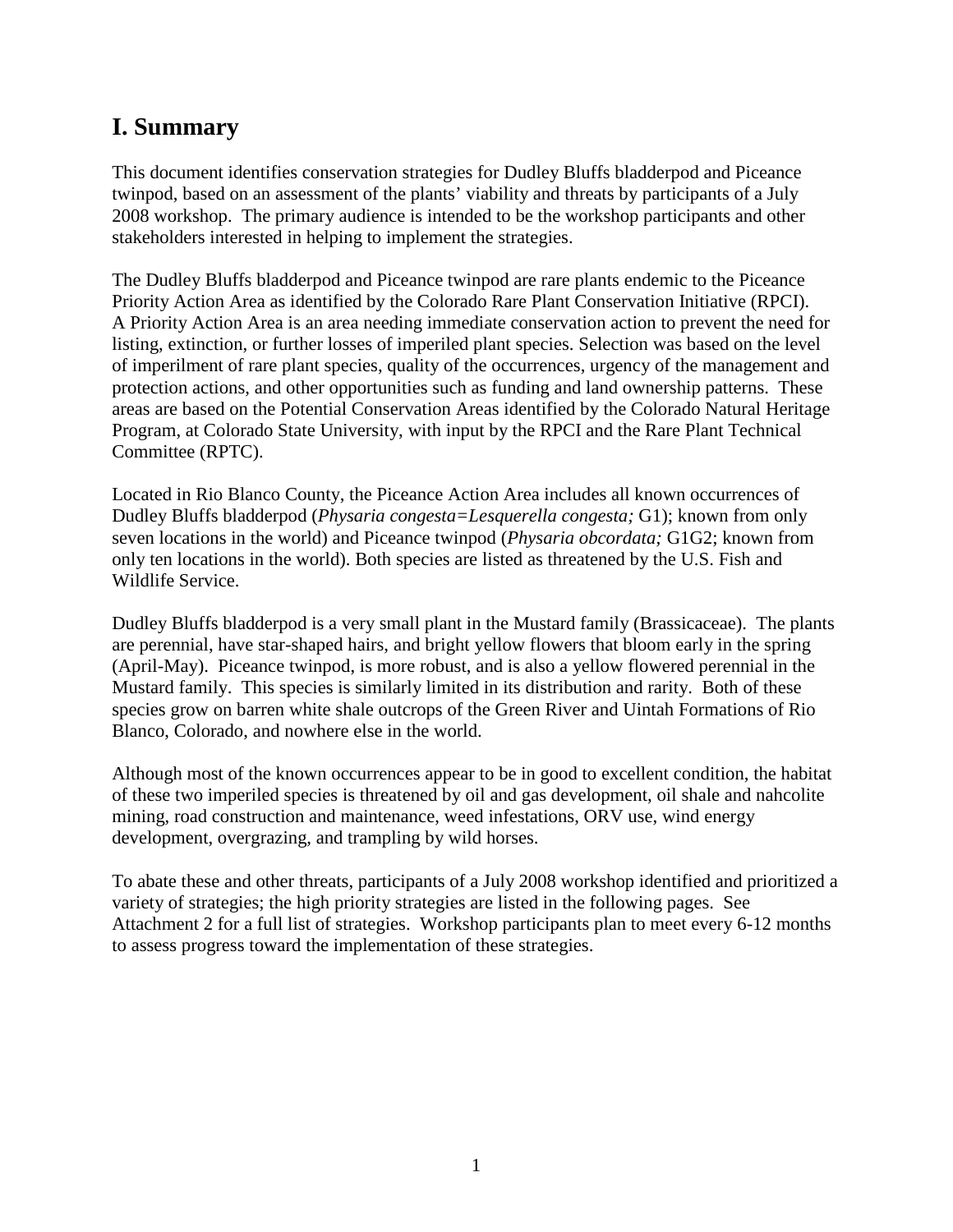| <b>Target</b>                                     |            |                                                                 |                 |                   |                                                       |
|---------------------------------------------------|------------|-----------------------------------------------------------------|-----------------|-------------------|-------------------------------------------------------|
|                                                   | Owner/     |                                                                 |                 |                   |                                                       |
| <b>Site</b>                                       | manager    | <b>Strategy</b>                                                 | <b>Priority</b> | Lead              | <b>Notes</b>                                          |
| <b>Strategies across all target occurrences</b>   |            | Use USFWS/BLM                                                   |                 |                   |                                                       |
|                                                   |            | recommendations for Avoiding                                    |                 |                   |                                                       |
|                                                   |            | Adverse Effects on T and E plants                               |                 |                   |                                                       |
|                                                   |            | (2007) and Best Management                                      |                 |                   |                                                       |
|                                                   |            | Practices developed by the RPCI                                 |                 |                   | CNAP to work with                                     |
| All                                               | All        | (Elliot et al. in prep.).                                       | High            | <b>RPCI</b>       | CDOW in particular.                                   |
|                                                   |            |                                                                 |                 |                   | Hay Gulch, and private                                |
|                                                   |            | Conduct surveys targeting the                                   |                 |                   | lands in the vicinity of the                          |
|                                                   |            | imperiled species using potential                               |                 |                   | confluence of Ryan and                                |
|                                                   |            | habitat models with known negative                              |                 |                   | Piceance creeks are                                   |
| All                                               | All        | search data.                                                    | High            | USFWS?            | especially high priorities.                           |
|                                                   |            | Expand monitoring efforts to include                            |                 |                   |                                                       |
|                                                   |            | how the plants respond to layers of                             |                 |                   |                                                       |
|                                                   |            | dust deposited as a result of the                               |                 |                   | See RFP from CNAP for                                 |
| All                                               | All        | resource extraction activities.                                 | High            | <b>BLM</b>        | potential funding.                                    |
|                                                   |            | Secure funding from USFWS,<br>CNAP, and others for implementing |                 |                   |                                                       |
| All                                               | All        | priority actions in this plan.                                  | High            | <b>RPCI</b>       |                                                       |
|                                                   |            |                                                                 |                 |                   |                                                       |
| <b>Strategies for specific target occurrences</b> |            |                                                                 |                 |                   |                                                       |
|                                                   |            |                                                                 |                 | TNC,              |                                                       |
|                                                   |            | Work with oil and gas companies                                 |                 | Yampa             |                                                       |
|                                                   | Private,   | and other private landowners to                                 |                 | Valley            |                                                       |
| All                                               | <b>BLM</b> | protect plants.                                                 | High            | <b>Land Trust</b> | Check mineral rights.                                 |
|                                                   |            |                                                                 |                 |                   | Occidental Oil was                                    |
|                                                   |            |                                                                 |                 |                   | recognized by RPCI and                                |
|                                                   |            |                                                                 |                 |                   | CONPS for their                                       |
|                                                   |            |                                                                 |                 |                   | exemplary work in                                     |
|                                                   | Private,   |                                                                 |                 | RPCI,<br>USFWS,   | protecting rare plants in<br>the Roan Priority Action |
| All                                               | <b>BLM</b> | Recognize companies (e.g., Shell)<br>for positive actions.      | High            | <b>CONPS</b>      | Area in 2008                                          |
|                                                   |            | Build and install informational signs                           |                 |                   |                                                       |
|                                                   |            | and kiosks at the ACECs and                                     |                 |                   |                                                       |
|                                                   |            | Natural Areas that support the rare                             |                 | <b>BLM</b> and    | Happening now in some                                 |
| All                                               | <b>BLM</b> | plants.                                                         | High            | <b>CNAP</b>       | places.                                               |
|                                                   |            | Continue monitoring occurrences of                              |                 |                   |                                                       |
|                                                   |            | Dudley Bluffs bladderpod and                                    |                 |                   |                                                       |
|                                                   |            | Piceance twinpod to detect changes                              |                 | <b>BLM</b> and    |                                                       |
| <b>Dudley Bluffs</b>                              | <b>BLM</b> | in population size or condition.                                | High            | <b>CNAP</b>       |                                                       |
|                                                   |            | Control weeds in cooperation with                               |                 |                   |                                                       |
|                                                   |            | BLM, CDOW, and Right of Way                                     |                 |                   |                                                       |
|                                                   |            | owners (O&G companies and                                       |                 |                   |                                                       |
| Hay Gulch                                         | All        | county).<br>Avoid spread of weeds by following                  | High            | <b>CDOW</b>       |                                                       |
|                                                   |            | BMPs, washing vehicles, and                                     |                 |                   |                                                       |
| Hay Gulch                                         | All        | avoiding spread of roots.                                       | High            | <b>CDOW</b>       |                                                       |
|                                                   |            | Work with private landowners to                                 |                 | RPCI and          |                                                       |
| Calamity                                          |            | identify specific protection                                    |                 | Land              |                                                       |
| Ridge                                             | Private    | strategies.                                                     | High            | <b>Trusts</b>     |                                                       |

# **Table 1. High Priority Strategies for Conserving Piceance Rare plants**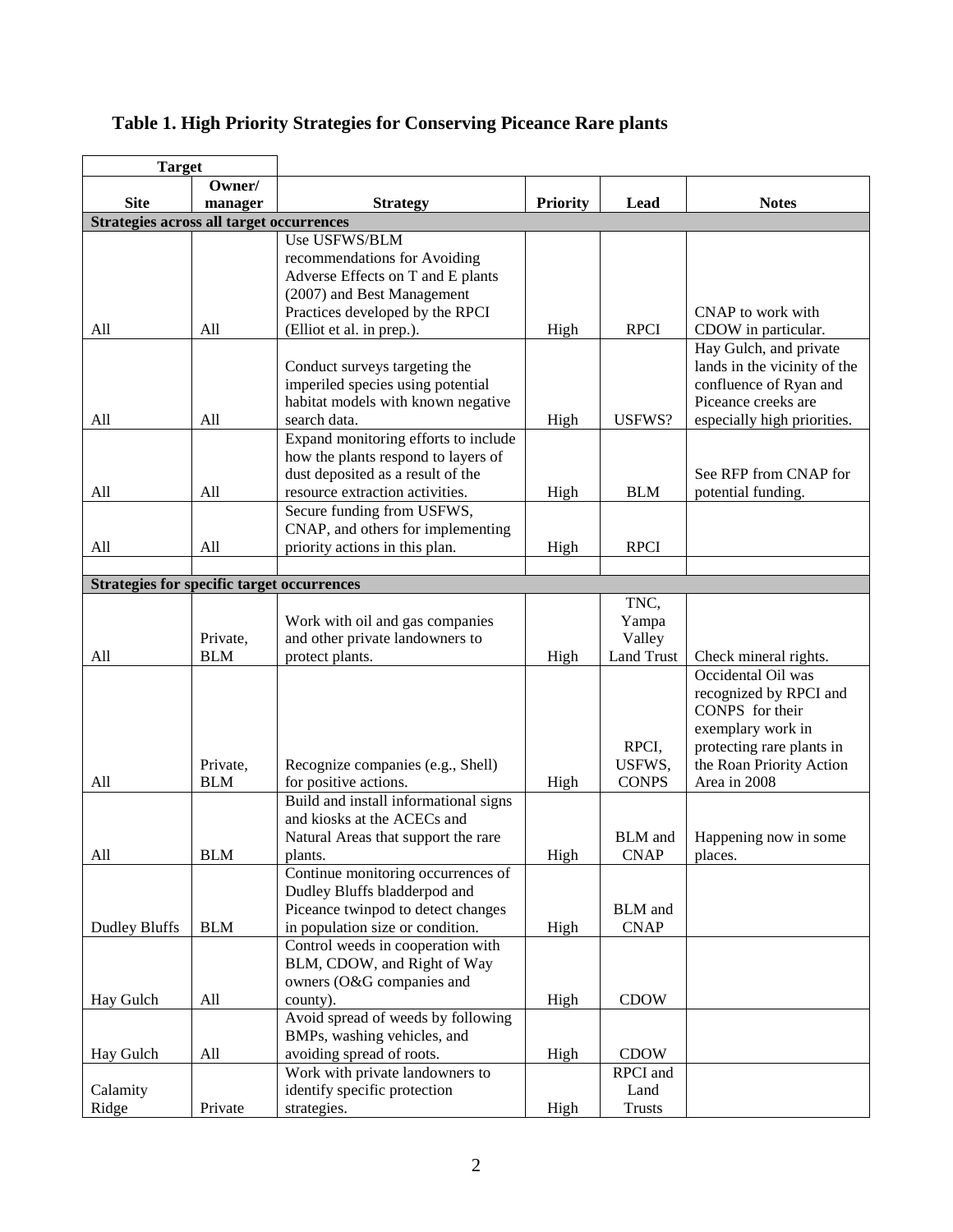# <span id="page-4-0"></span>**II. Map of the Piceance Priority Action Area**

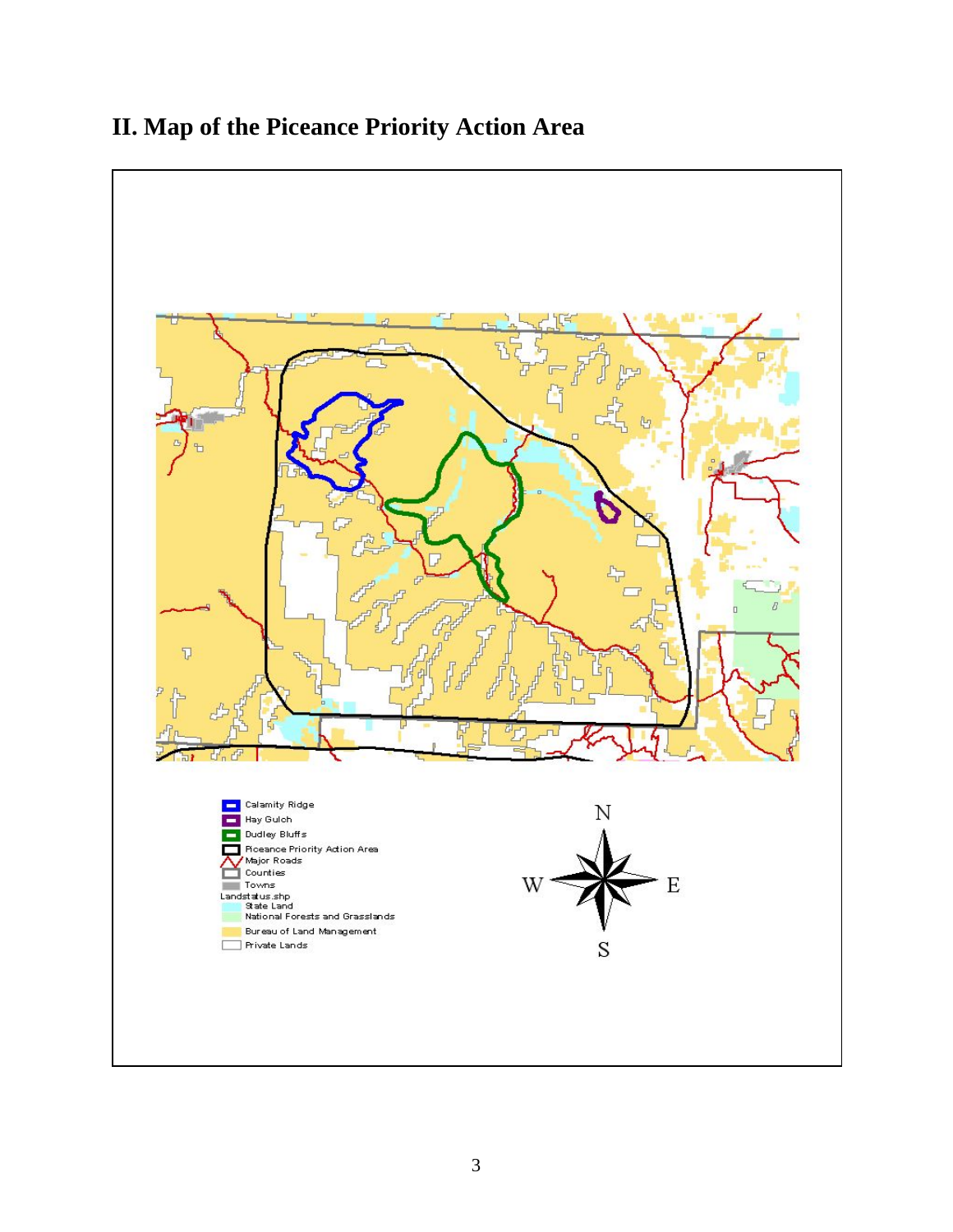## <span id="page-5-0"></span>**III. Piceance Priority Action Area and Associated Rare Plants**

This document focuses on rare plants within the Piceance Priority Action Area as identified by the Colorado Rare Plant Conservation Initiative (RPCI). To date, RPCI has identified seven such areas across Colorado. A Priority Action Area is an area needing immediate conservation action to prevent the need for listing, extinction, or further losses of imperiled plant species. Selection was based on the level of imperilment of rare plant species, quality of the occurrences, urgency of the management and protection actions, and other opportunities such as funding and land ownership patterns. These areas are based on the Potential Conservation Areas identified by the Colorado Natural Heritage Program, at Colorado State University, with input by the RPCI and the Rare Plant Technical Committee (RPTC).

Located in Rio Blanco County, the Piceance Action Area includes all known occurrences of Dudley Bluffs bladderpod (*Physaria congesta=Lesquerella congesta;* G1, listed as threatened by the U.S. Fish and Wildlife Service) and Piceance twinpod (*Physaria obcordata;* G1G2, listed threatened) (Table 2). This Area occurs within the vicinity of the Upper Colorado River Corridor Priority Landscape identified by the Upper White River Basin Priority Landscape by the Colorado Conservation Partnership.

|                 |                                         | $\blacksquare$ . There is a consequence of $\blacksquare$ |                |                       |                         |
|-----------------|-----------------------------------------|-----------------------------------------------------------|----------------|-----------------------|-------------------------|
| <b>Common</b>   | <b>Scientific</b>                       | <b>Known occurrences</b>                                  | Global         | <b>Status</b>         | <b>CNHP Rare Plant</b>  |
| name            | name                                    |                                                           | rank*          |                       | <b>Field Guide Link</b> |
|                 | Focus of the workshop and this document |                                                           |                |                       |                         |
| Dudley Bluffs   | Physaria                                | Seven in the world,                                       | G1             | Listed                | http://www.cnhp.colost  |
| bladderpod      | congesta                                | all in Rio Blanco                                         |                | Threatened on         | ate.edu/rareplants/PDB  |
|                 | $(=\angle$ <i>Lesquerell</i>            | County, Colorado                                          |                | the ESA               | RA1N1T0.html            |
|                 | a congesta)                             |                                                           |                |                       |                         |
| Piceance        | Physaria                                | Ten in the world, all                                     | G1G2           | Listed                | http://www.cnhp.colost  |
| twinpod         | obcordata                               | in Rio Blanco                                             |                | Threatened on         | ate.edu/rareplants/PDB  |
|                 |                                         | County, Colorado                                          |                | the ESA               | RA220H0.html            |
|                 |                                         | Other important rare plants – focus of future efforts     |                |                       |                         |
| Piceance        | Lesquerella                             | Colorado endemic:                                         | G2             | none                  |                         |
| bladderpod      | parviflora                              | Rio Blanco, Garfield,                                     |                |                       |                         |
|                 |                                         | and Mesa cos.                                             |                |                       |                         |
| Sun-loving      | <b>Thalictrum</b>                       | Colorado endemic:                                         | G2             | <b>USFS</b> sensitive |                         |
| meadowrue       | heliophilum                             | Rio Blanco, Garfield,                                     |                |                       |                         |
|                 |                                         | Mesa cos.                                                 |                |                       |                         |
| Narrow-stem     | Gilia                                   | Utah and Colorado:                                        | G <sub>3</sub> | <b>BLM</b> sensitive  |                         |
| gilia           | stenothrysa                             | Mesa and Rio Blanco                                       |                |                       |                         |
|                 |                                         | cos.                                                      |                |                       |                         |
| Rollins' cat's- | Oreocarya                               |                                                           | G <sub>3</sub> | <b>BLM</b> sensitive  |                         |
| eye             | rollinsii                               |                                                           |                |                       |                         |
| Many-stem       | <b>Nuttallia</b>                        |                                                           | G <sub>3</sub> | none                  | Not included in Guide   |
| stickleaf       | multicaulis                             |                                                           |                |                       |                         |
| Utah gentian    | Gentianella                             |                                                           | G <sub>3</sub> | <b>BLM</b> sensitive  |                         |
|                 | tortuosa                                |                                                           |                |                       |                         |
| Fremont's       | Penstemon                               |                                                           | G3G4T2         | none                  | Not included in Guide   |
| beardtongue     | fremontii var.                          |                                                           |                |                       |                         |
|                 | glabrescens                             |                                                           |                |                       |                         |

**Table 2.** Plants of Focus in the Piceance Priority Action Area

 $*G1$  = critically imperiled.  $G2$  = imperiled. For more detail on global ranks please visit the Colorado Natural Heritage Program's website at http://www.cnhp.colostate.edu/heritage.html.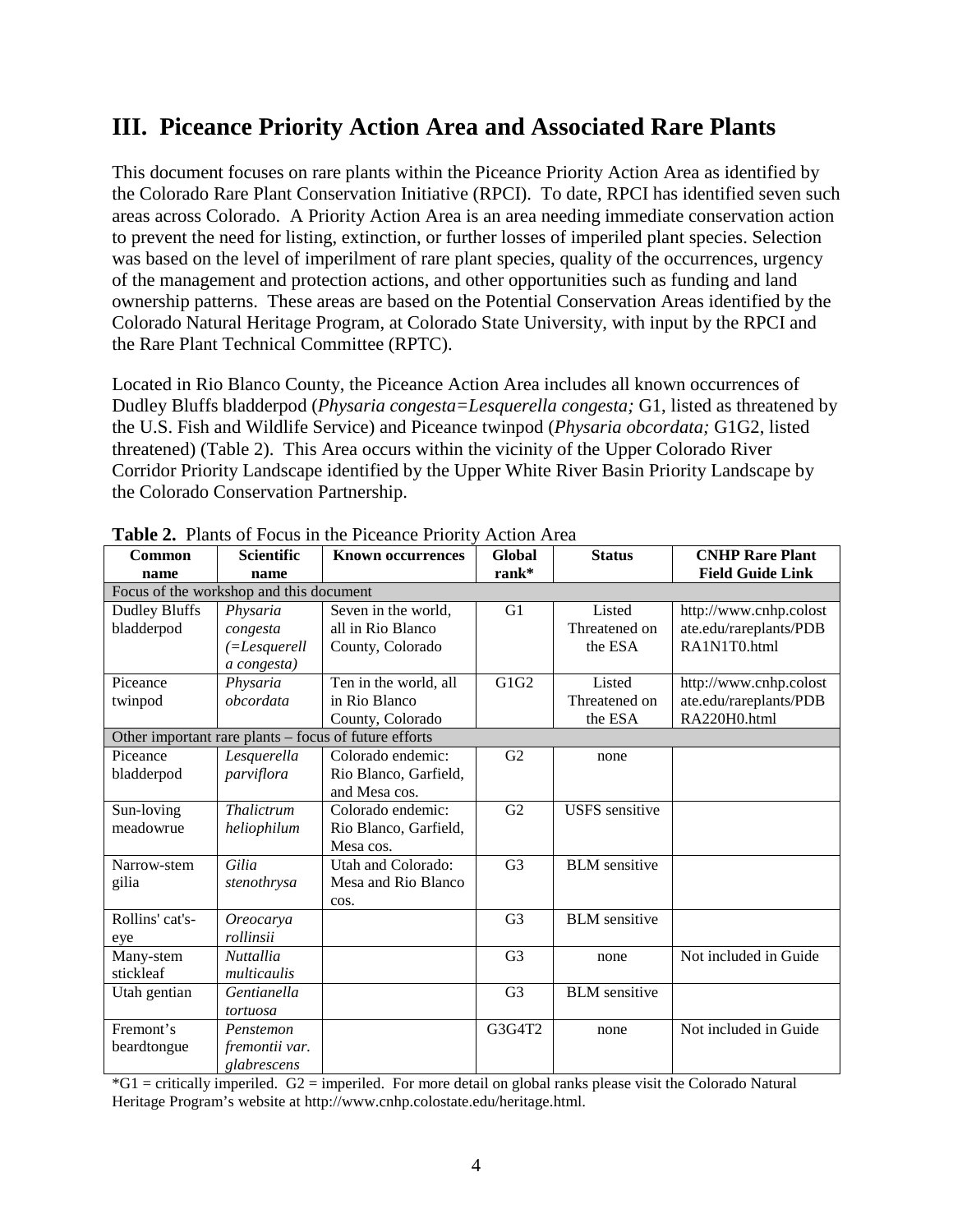Dudley Bluffs bladderpod is a very small plant in the Mustard family (Brassicaceae). The plants are perennial, have star-shaped hairs, and bright yellow flowers that bloom early in the spring (April-May). Piceance twinpod is more robust, and is also a yellow flowered perennial in the Mustard family. The Piceance twinpod is similarly limited in its distribution and rarity. Both of these species grow on barren white shale outcrops of the Green River and Uintah Formations of Rio Blanco, Colorado, and nowhere else in the world.

The habitat of these two imperiled species is threatened by oil and gas development, oil shale and nahcolite mining, road construction and maintenance, weed infestations, ORV use, wind energy development, overgrazing, and trampling by wild horses.

Although the focus of the workshop was on the globally imperiled plants, Attachment 1 describes other significant species and plant communities in this area. A full suite of biodiversity values should be considered during more expansive conservation planning efforts for this area.

# <span id="page-6-0"></span>**IV. About the Workshop**

**Purpose:** To identify strategies for conserving the Dudley Bluffs bladderpod and Piceance twinpod based on an assessment of the viability and threats to their occurrences.

**Origin:** The Rare Plant Conservation Initiative (RCPI) is a diverse partnership of public and private organizations dedicated to conserving Colorado's natural heritage by improving the protection and stewardship of the state's most important plants. RPCI is developing a strategy for the conservation of Colorado's most imperiled plant species. As part of this effort, the group is working with partners to identify statewide and site-specific strategies in areas with (a) the most imperiled species, and (b) a reasonable likelihood of conservation success. For site-specific strategies, RCPI partners identified seven priority action areas around the state: Adobe Hills, Arkansas Valley Barrens, Middle Park, North Park, Pagosa Springs, Piceance Basin, and Roan Cliffs. For each of these areas, RCPI led a workshop during the summer of 2008 with local partners to identify priority conservation strategies.

#### **Workshop date:** July 18, 2008

#### **Workshop Participants:**

| <b>Name</b>                    | <b>Affiliation</b>                       |
|--------------------------------|------------------------------------------|
| <b>Attended</b>                |                                          |
| Susan Panjabi (co-facilitator) | Colorado Natural Heritage Program        |
| Betsy Neely (co-facilitator)   | The Nature Conservancy                   |
| Ken Holsinger                  | Bureau of Land Management                |
| Jennifer Wilkening             | Colorado Natural Areas Program           |
| <b>Rusty Roberts</b>           | Private consultant formerly with the BLM |
| Peggy Lyon                     | Colorado Natural Heritage Program        |
| Janis Huggins                  | Colorado Natural Heritage Program        |
|                                |                                          |
| <b>Unable to Attend</b>        |                                          |
| Brian Kurzel                   | Colorado Natural Areas Program           |
| <b>Susan Dorsey</b>            | Yampa Valley Land Trust                  |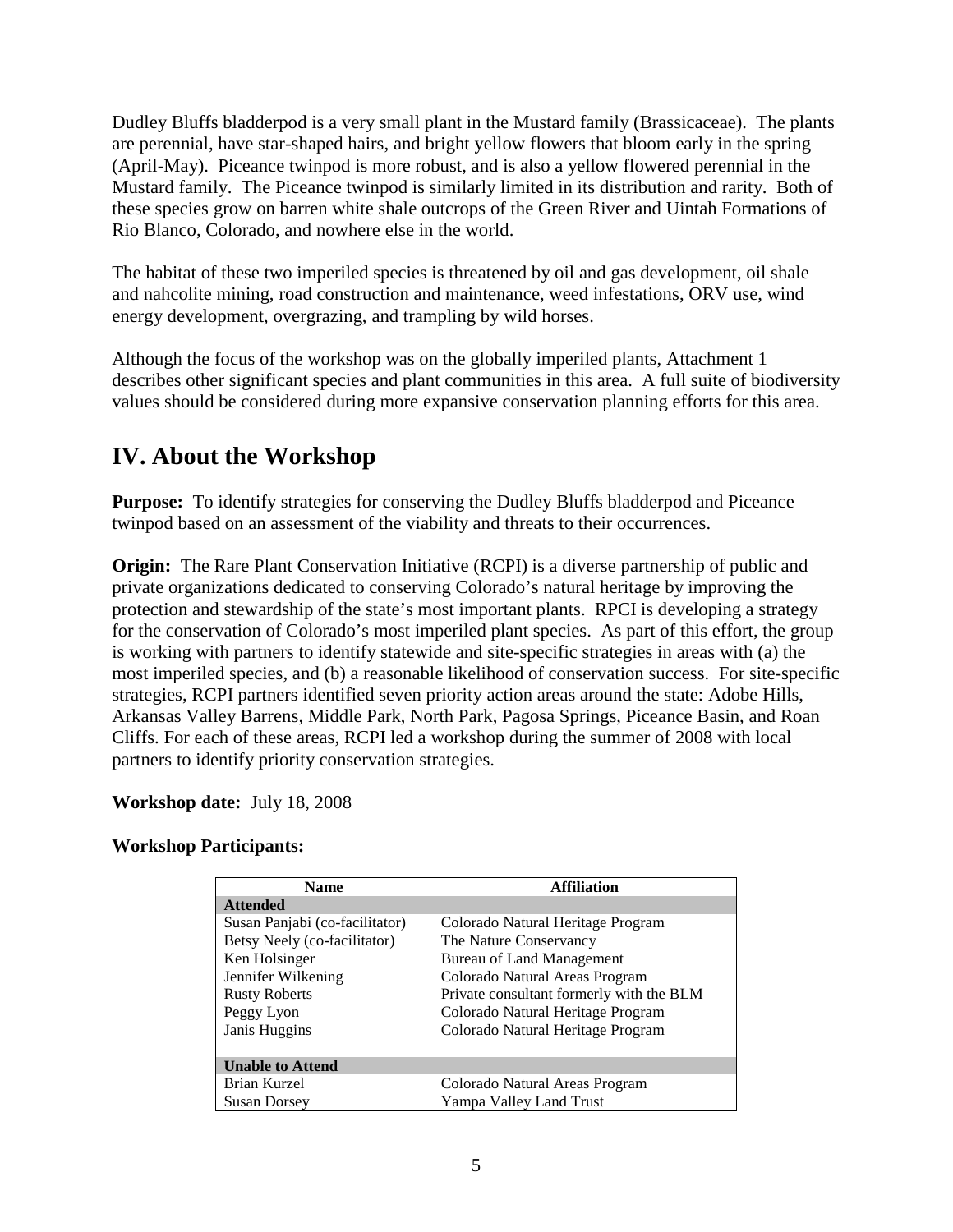| <b>Name</b>            | <b>Affiliation</b>                              |
|------------------------|-------------------------------------------------|
| Ellen Mayo             | US Fish and Wildlife                            |
| Erin Robertson         | <b>Center for Native Ecosystems</b>             |
| Paige Lewis            | The Nature Conservancy                          |
| Carol Dawson           | Bureau of Land Management                       |
| Denise Culver          | Colorado Natural Heritage Program               |
|                        |                                                 |
| <b>Other Contacts</b>  |                                                 |
| <b>Geoff Blakeslee</b> | The Nature Conservancy                          |
| Vince Tedpidino        | Utah State University                           |
| John Broderick         | <b>CDOW Northwest Region Senior Terrestrial</b> |
|                        | <b>Biologist</b>                                |
| Mike Klish             | Westwater Engineering                           |
| <b>Tom Knowles</b>     | CDOW District Wildlife Manager in Meeker        |
|                        |                                                 |

## <span id="page-7-0"></span>**V. Workshop Results**

#### <span id="page-7-1"></span>*A. Conservation Targets*

Using The Nature Conservancy's (TNC) site conservation planning workshop methodology, "conservation targets" are a limited suite of species, communities, and/or ecological systems, or specific locations of these elements of biodiversity (e.g., occurrences, sub-occurrences, or other areas) that are the basis for setting goals, identifying conservation strategies, and measuring conservation effectiveness. At the Piceance Priority Action Area our targets are specific locations of the threatened plants, identified more specifically based on land ownership.

At the Piceance workshop, we organized the occurrences of Dudley Bluffs bladderpod and Piceance twinpod into seven targets based on landownership within three "Potential Conservation Areas" (PCAs) as identified by the Natural Heritage Program (Table 3). A PCA represents CNHP biologists' best estimate of the primary area required to support the long-term survival of species or communities of interest or concern. Distinguishing between different landowners enabled us to effectively evaluate threats and identify meaningful strategies later in the workshop.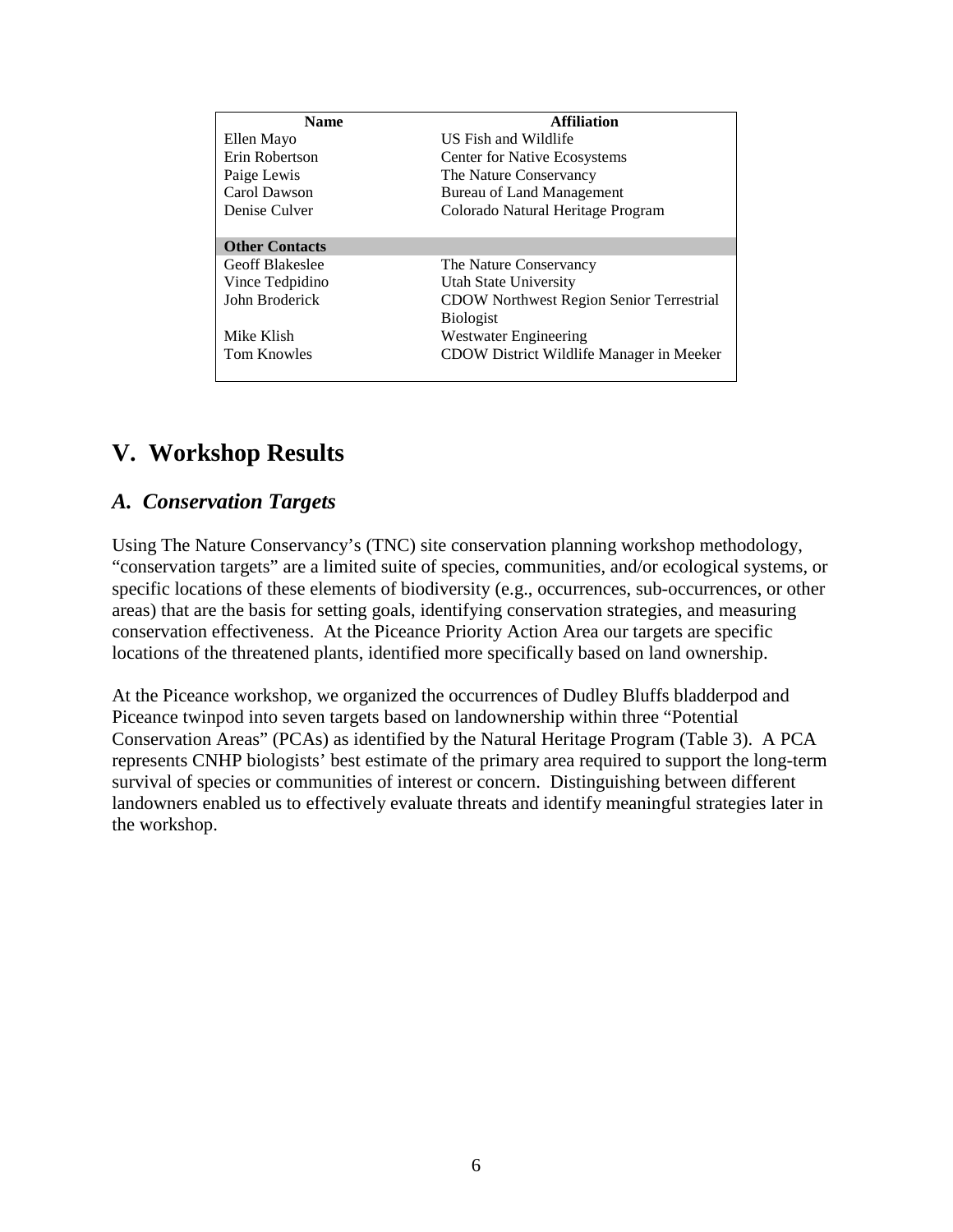**Table 3.** Total of seven targets based on landownership and presence of Dudley Bluffs bladderpod and Piceance twinpod. For example, there are three targets identified for the imperiled species at the Dudley Bluffs site: Dudley Bluffs BLM, Dudley Bluffs CDOW, and Dudley Bluffs private.

| <b>Target area</b> (each area is a "Potential"<br>Conservation Area" (PCA) as<br>identified by CNHP; Biodiversity<br>significance rank follows the PCA<br>name) | <b>Associated</b><br>landownership                           | Targets and other significant species<br>and plant communities present in area,<br>followed by highest occurrence rank*<br>(some areas support more than one<br>occurrence of listed element)                                                                             |
|-----------------------------------------------------------------------------------------------------------------------------------------------------------------|--------------------------------------------------------------|---------------------------------------------------------------------------------------------------------------------------------------------------------------------------------------------------------------------------------------------------------------------------|
| Dudley Bluffs-B1                                                                                                                                                | <b>BLM</b><br>٠<br><b>CDOW</b><br>Private                    | Dudley Bluffs bladderpod-A-only known<br>٠<br>occurrences<br>Piceance twinpod-A-best known<br>п<br>occurrences<br>Fremont beardtongue-E<br>п<br>Many-stem stickleaf-B<br>п<br>Rollins' cat's eye-E<br>п<br>Western slope grassland-B<br>п<br>Cold desert shrubland-B<br>п |
| Calamity Ridge-B2                                                                                                                                               | <b>BLM</b><br>٠<br>Private<br>٠                              | Piceance twinpod-B<br>٠<br>Many stem stick leaf-B<br>п<br>Piceance bladderpod-H<br>п<br>Western slope grassland-C<br>п<br>Mesic western slope PJ-A<br>п                                                                                                                   |
| Hay Gulch-B2                                                                                                                                                    | <b>BLM</b><br>٠<br>CDOW-Piceance<br>٠<br>State Wildlife Area | Piceance twinpod-B<br>٠<br>Western slope grassland-B<br>г                                                                                                                                                                                                                 |

\* CNHP assigns a rank to each occurrence using the following codes:  $A = V$ ery good;  $B =$  good;  $C = \text{fair; } D = \text{poor; } E = \text{extant/viability unknown; } H = \text{possibly extinct; } X \text{ presumed}$ extirpated/presumed extinct

\*\*B1= Area of Outstanding Biodiversity Significance; B2=Area of Very High Biodiversity Significance.

### <span id="page-8-0"></span>*B. Viability*

"Viability" per TNC terminology is the "health" or "functionality" of the conservation targets. During the Workshop we attempted to answer two key questions through the viability assessment: *How do we define 'health' (viability) for each of our targets?* and *What is the current status of each of our targets?*

Table 4 shows the viability for each occurrence as previously identified by the Colorado Natural Heritage Program (CNHP). We do not show viability by *land ownership* because CNHP identifies viability by *occurrence*. Any one occurrence can occur on multiple land ownerships.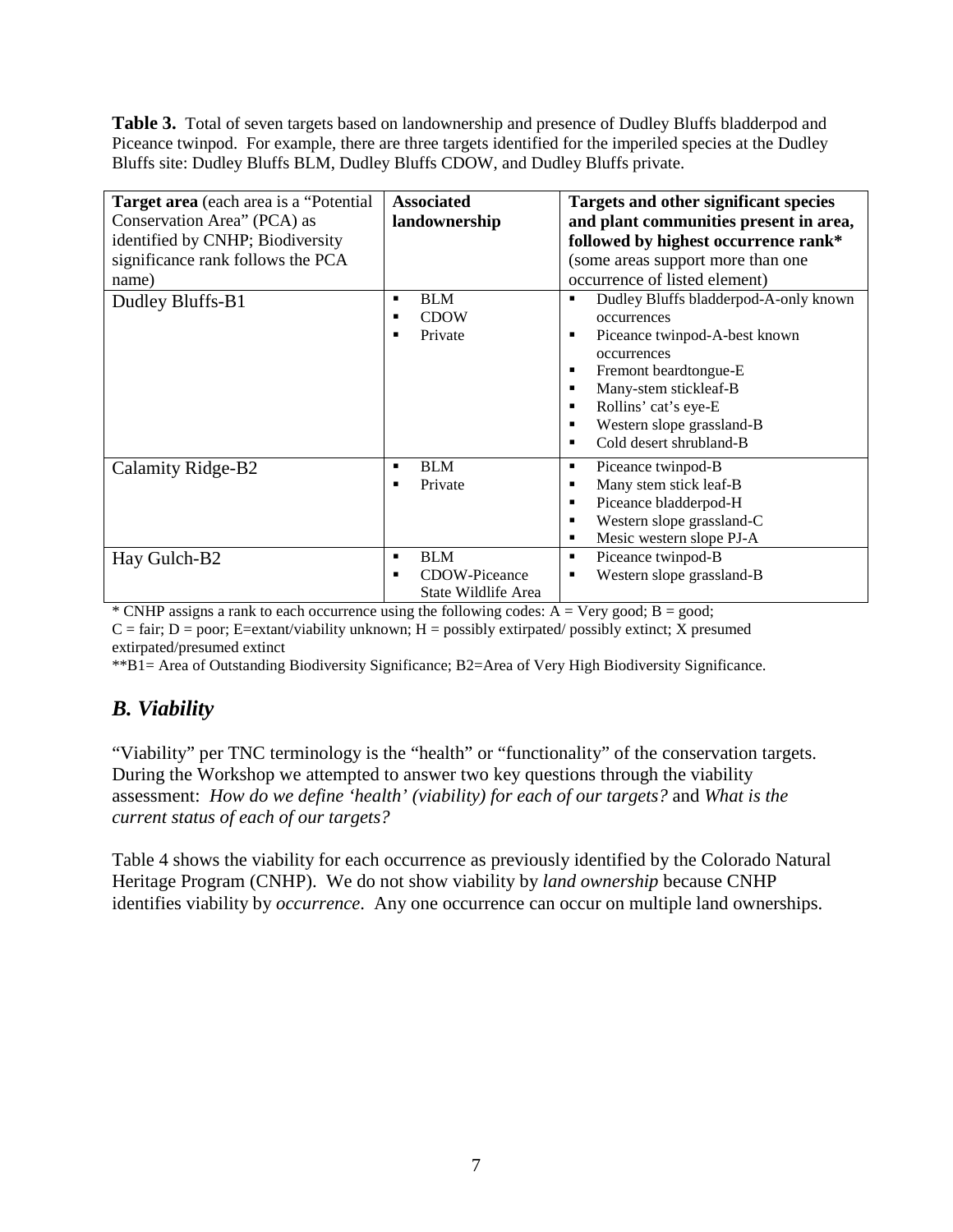Table 4. Viability of all of the Known Occurrences of the two Threatened Plants, organized by area.

| <b>Target Area</b>       | Viability Rank* | Occurrence ID#<br>(CNHP) |
|--------------------------|-----------------|--------------------------|
| Dudley Bluffs bladderpod |                 |                          |
| <b>Dudley Bluffs</b>     | A               | 1                        |
| <b>Dudley Bluffs</b>     | A               | 3                        |
| <b>Dudley Bluffs</b>     | A               | 5                        |
| <b>Dudley Bluffs</b>     | A               | 6                        |
| <b>Dudley Bluffs</b>     | B               | 7                        |
| <b>Dudley Bluffs</b>     | B               | 14                       |
| <b>Dudley Bluffs</b>     | A               | 16                       |
|                          |                 |                          |
| Piceance twinpod         |                 |                          |
|                          |                 |                          |
| <b>Dudley Bluffs</b>     | AB              | 5                        |
| <b>Dudley Bluffs</b>     | C               | 6                        |
| <b>Dudley Bluffs</b>     | A               | 7                        |
| <b>Dudley Bluffs</b>     | B               | 8                        |
| <b>Dudley Bluffs</b>     | $\mathcal{C}$   | 9                        |
| <b>Dudley Bluffs</b>     | $\mathcal{C}$   | 11                       |
| <b>Calamity Ridge</b>    | B               | 1                        |
| <b>Calamity Ridge</b>    | A               | 3                        |
| Hay Gulch                | B               | 14                       |
| Not yet assigned         | E               | 13                       |

\* CNHP assigns a rank to each occurrence using the following codes:  $A = Very good; B = good;$  $C = \text{fair}$ ; D = poor; E=extant/viability unknown; H = possibly extirpated/ possibly extinct; X presumed extirpated/presumed extinct

The overall viability rankings of A-C for each occurrence were based on a systematic assessment of the components of viability, or indicators and associated indicator ratings as shown in table 5 below. These components of viability are "rolled up" into the overall viability rank.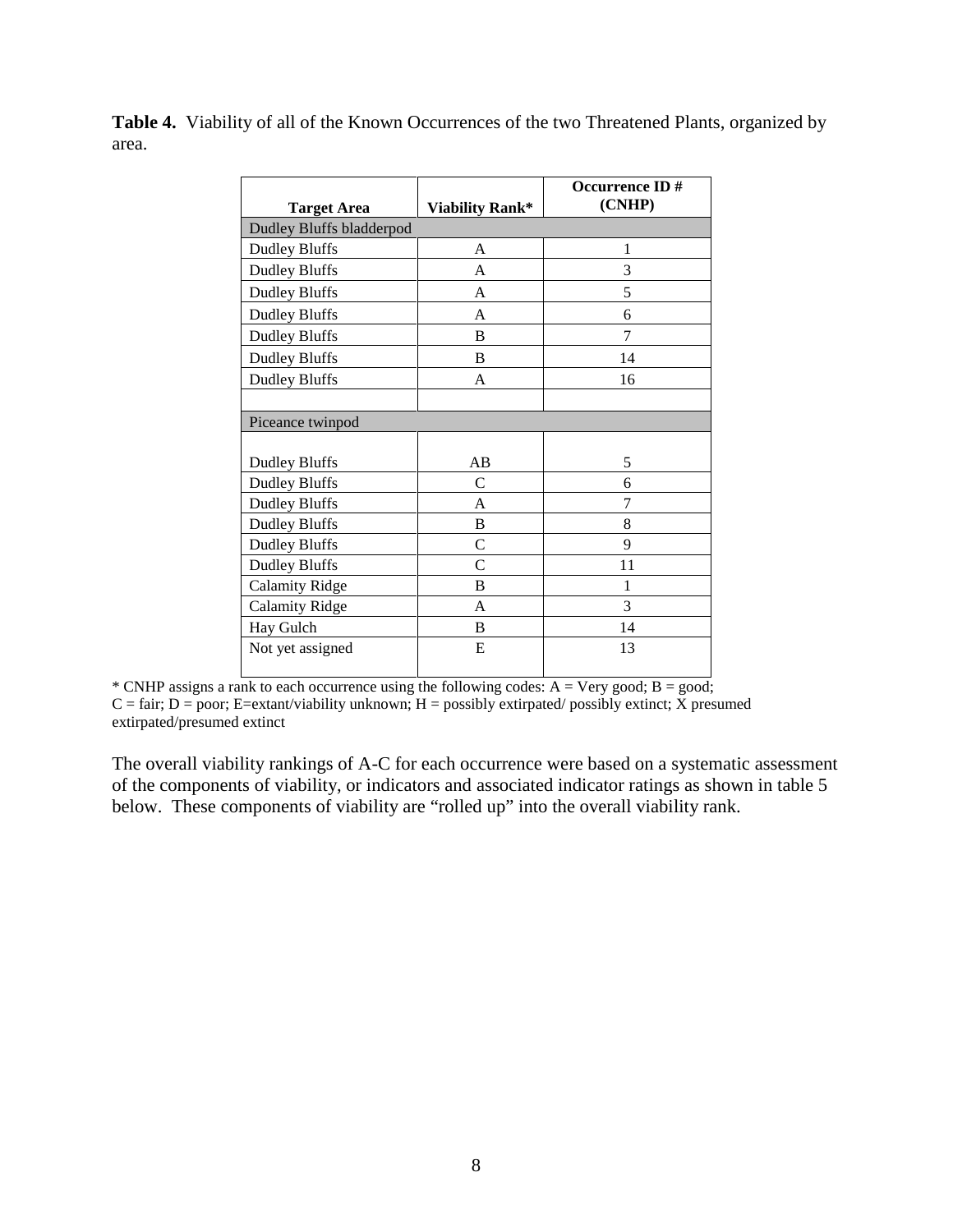|                                                                         |                                                | Indicator rating criteria                                                                                         |                                                                                                                               |                                                                                                                         |                                                                                                               |  |  |  |
|-------------------------------------------------------------------------|------------------------------------------------|-------------------------------------------------------------------------------------------------------------------|-------------------------------------------------------------------------------------------------------------------------------|-------------------------------------------------------------------------------------------------------------------------|---------------------------------------------------------------------------------------------------------------|--|--|--|
| Key Attribute                                                           | Indicator                                      | $D - Poor$                                                                                                        | $C$ - Fair                                                                                                                    | $\mathbf{B}$ - Good                                                                                                     | A - Very<br>Good                                                                                              |  |  |  |
| Intactness of<br>occurrence and<br>surrounding area                     | % fragmentation                                | Highly<br>fragmented                                                                                              | Moderately<br>fragmented                                                                                                      | Limited<br>fragmentation                                                                                                | Unfragmented                                                                                                  |  |  |  |
| Population<br>structure $\&$<br>recruitment                             | Evidence of<br>reproduction                    | Little or no<br>evidence of<br>successful<br>repro. (few<br>seedlings<br>and/or $no$<br>flowering or<br>fruiting) | Less<br>productive,<br>but still<br>viable with<br>evidence of<br>flowering<br>and/or<br>fruiting and<br>mixed age<br>classes | Good likelihood<br>of long-term<br>viability as<br>evidenced by<br>flowering,<br>fruiting, and<br>mixed age<br>classes. | Excellent<br>viability as<br>evidenced by<br>high %<br>flowering and<br>fruiting, and<br>mixed age<br>classes |  |  |  |
| Species<br>composition /<br>dominance                                   | Percent ground<br>cover of invasive<br>species | $>50\%$ cover                                                                                                     | $11 - 50%$<br>cover                                                                                                           | $1-10\%$ cover                                                                                                          | $<1\%$ cover                                                                                                  |  |  |  |
| Population size<br>& dynamics for<br><b>Dudley Bluffs</b><br>bladderpod | # individuals                                  | < 50                                                                                                              | 50-1,000                                                                                                                      | 1,000-10,000                                                                                                            | >10,000                                                                                                       |  |  |  |
| Population size<br>& dynamics for<br><b>Piceance</b><br>twinpod         | # individuals                                  | <20                                                                                                               | $20-1,000$                                                                                                                    | 1,000-5,000                                                                                                             | >5,000                                                                                                        |  |  |  |

**Table 5.** Basis for viability ratings.

## <span id="page-10-0"></span>*C. Threats*

With the viability analysis complete, participants then identified the primary threats to each site. They identified and ranked threats based on their expertise, local knowledge, and sense of the key issues facing each target (Table 6). Identifying and ranking threats is an important input, along with understanding viability, to ultimately identifying efficient and effective strategies.

Although most of the known occurrences appear to be in good to excellent condition, the habitat of these two imperiled species is threatened by oil and gas development, oil shale and nahcolite mining, weed infestations, ORV use, overgrazing, and trampling by wild horses.

#### <span id="page-10-1"></span>*D. Strategies*

Based on an understanding of viability and threats, participants identified strategies (a) across all targets for Dudley Bluffs bladderpod and Piceance twinpod and (b) for specific target occurrences. Regarding the latter, participants identified at least one strategy for all occurrences and generally focused on strategies needed to mitigate key threats. After brainstorming strategies, participants prioritized them as high, medium, or low based on their anticipated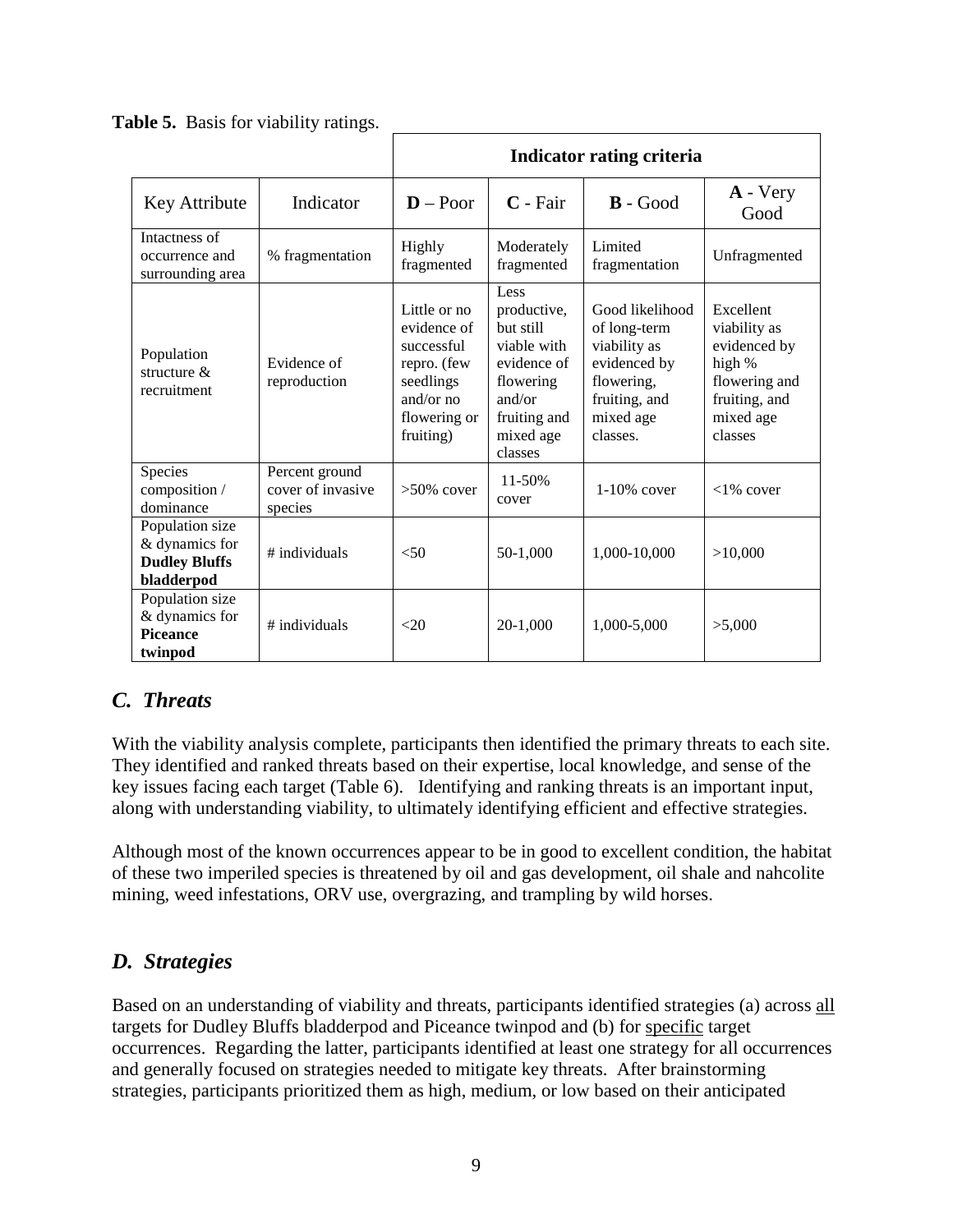effectiveness and level of threat. See p. 2 for a list of high priority strategies and Attachment 2 (p.16) for a list of all strategies. Specific to private land protection efforts, the RPCI is also evaluating opportunities to work with willing private landowners and local land trusts to conserve these species and their habitats using voluntary tools such as conservation easements.

# <span id="page-11-0"></span>**VI. Next Steps**

Ongoing - The leads for all high- and medium-ranked strategies (Attachment 2) are responsible for ensuring their implementation.

Ongoing - The group proposed to meet annually to gauge progress toward implementing strategies and updating our understanding of the threats. Ideally this meeting would be coordinated by the RPCI lead for the Piceance Priority Action Area. Until such a lead is established, Betsy Neely from TNC/RPCI will coordinate. Preferably this meeting would occur in the summer (June 2009) so a field visit to the plants is also possible.

Winter 2009 - TNC/RPCI will organize a conference call in the winter as a check in.

# <span id="page-11-1"></span>**VII. References**

Culver, D., P. Lyon, and J. Huggins. 2008. Survey of Critical Biological Resources of Rio Blanco County, Colorado. Unpublished report prepared by the Colorado Natural Heritage Program for Rio Blanco County. Available on-line at: http://www.cnhp.colostate.edu/documents/2008/cnhp\_rioblanco\_final.pdf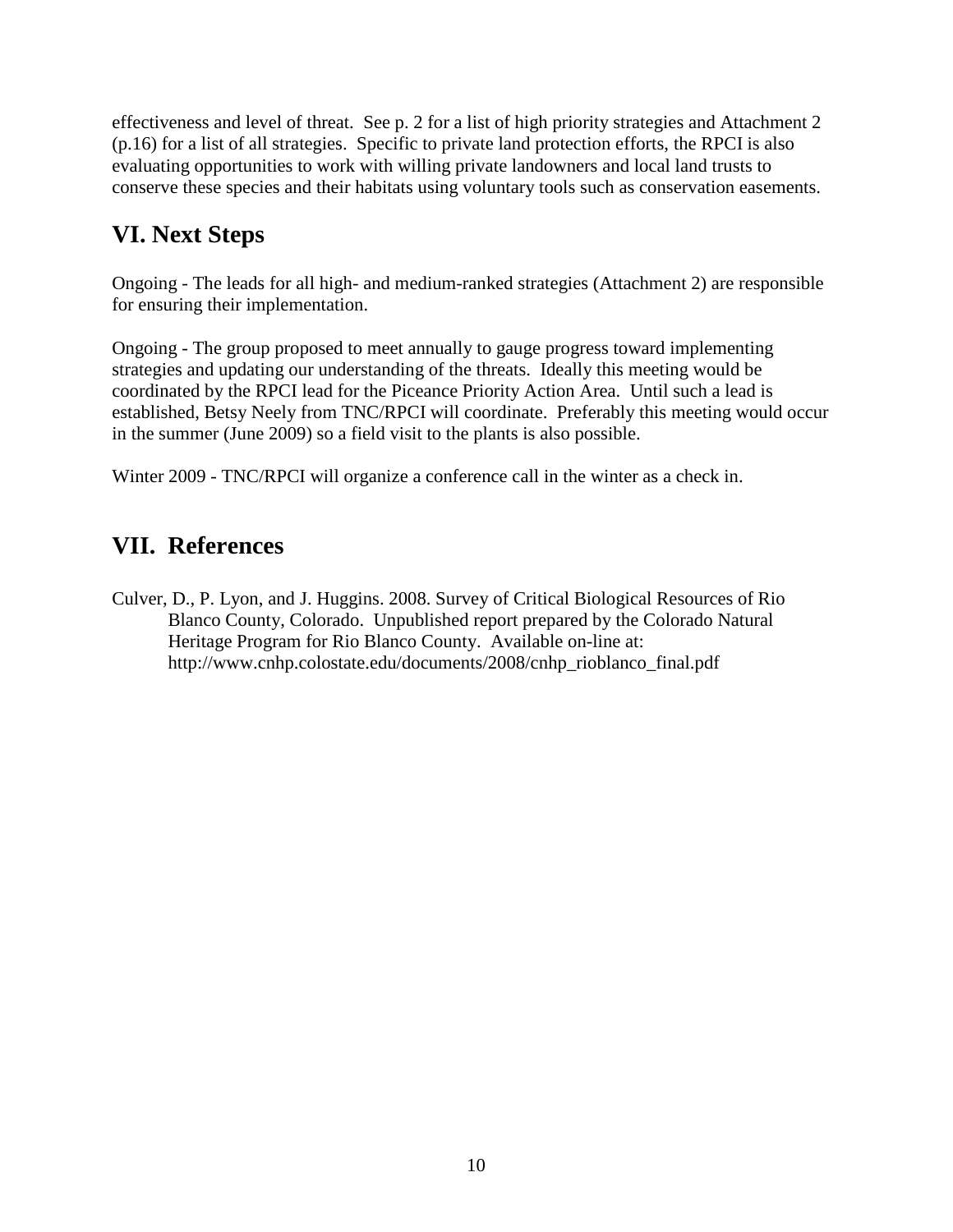| Area                    | Ownership<br>or Mgmt                                  | gas extraction<br>Natural | Evaporative ponds | Utility and pipeline<br>constr. | and<br>Mining (oil shale<br>nahcolite) | Invasives      | Road construction | Road widening | Road maintenance | and<br>grazing<br>trampling<br>Excessive | Wild horses trampling<br>and grazing/browsing | development<br>Wind energy | <b>Notes</b>                                                                                     |
|-------------------------|-------------------------------------------------------|---------------------------|-------------------|---------------------------------|----------------------------------------|----------------|-------------------|---------------|------------------|------------------------------------------|-----------------------------------------------|----------------------------|--------------------------------------------------------------------------------------------------|
| Calamity<br>Ridge       | Private-<br>energy cos.<br>And private<br>land owners | M                         |                   | M                               | L                                      | $\overline{L}$ |                   |               | L                |                                          |                                               | M                          |                                                                                                  |
| Calamity<br>Ridge       | <b>BLM</b>                                            | M                         |                   | M                               | L                                      | L              |                   |               | L                |                                          |                                               | M                          |                                                                                                  |
| Dudley<br><b>Bluffs</b> | <b>BLM</b><br>including<br>ACEC                       | H                         |                   | H                               | M                                      | L              | H                 | H             | L                |                                          | L                                             |                            | Large powerline through PCA and<br>crossing occurrence of Piceance<br>twinpod. Details from Ken. |
| Dudley<br><b>Bluffs</b> | <b>CDOW</b>                                           | H                         | L                 | $\overline{H}$                  | M                                      | L              | H                 | H             | L                |                                          | L                                             |                            |                                                                                                  |
| Dudley<br><b>Bluffs</b> | Private-<br>energy cos.                               | H                         | L                 | $\overline{\mathbf{H}}$         | M                                      | L              | $\mathbf H$       | $\mathbf H$   | L                |                                          | L                                             |                            |                                                                                                  |
| Hay Gulch               | <b>BLM</b>                                            | M                         |                   | H                               |                                        | H              | H                 | H             |                  |                                          |                                               |                            | Main threats are pipeline and<br>invasives                                                       |
| Hay Gulch               | <b>CDOW</b>                                           | M                         |                   | Ĥ                               |                                        | H              | H                 | H             |                  |                                          |                                               |                            | Main threats are pipeline and<br>invasives                                                       |

**Table 6.** Primary Threats to each Target. Red = high threat, orange = medium threat; yellow = low threat.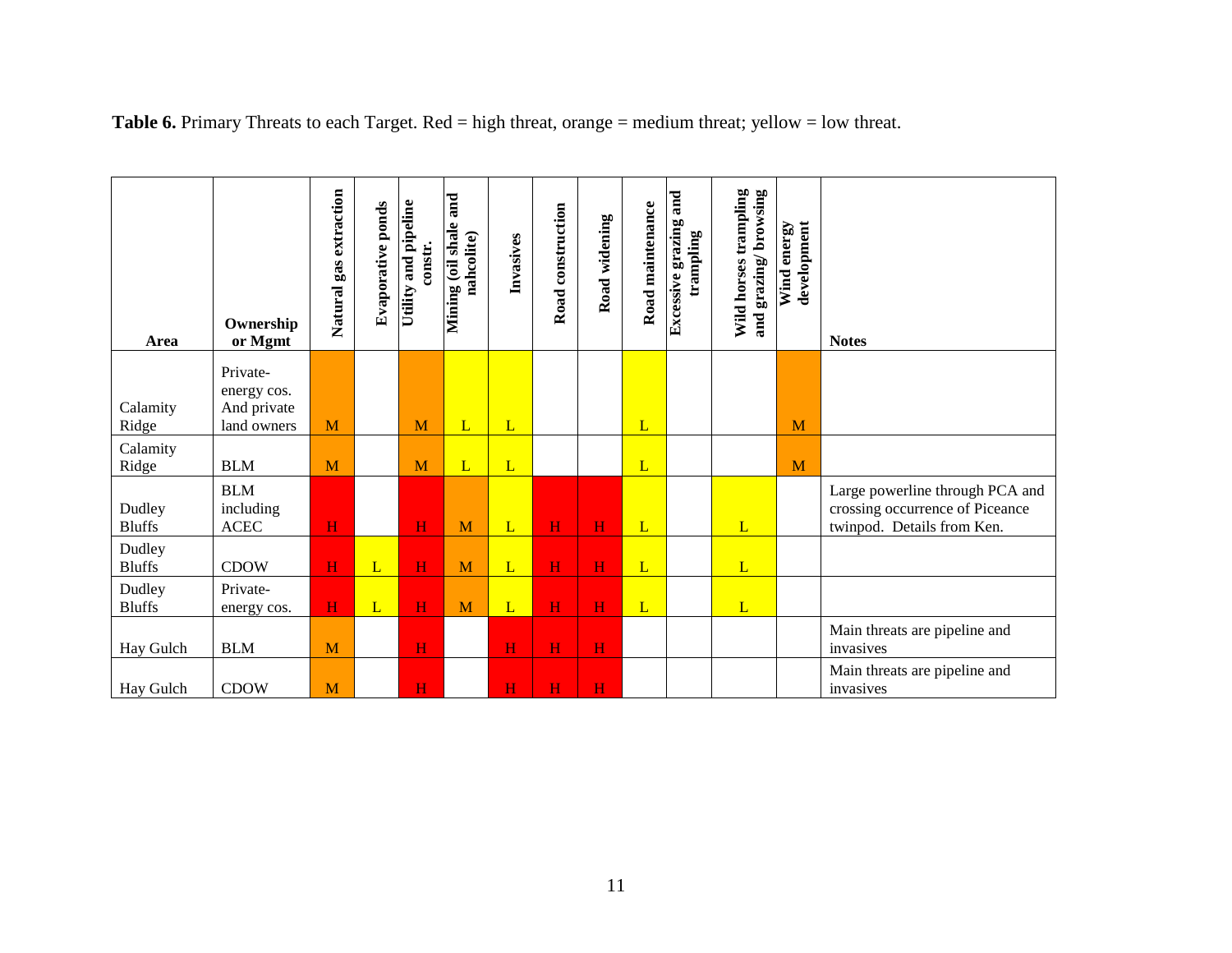# <span id="page-13-0"></span>**Attachment 1. Additional key species and plant communities in the Piceance area**

Although the focus of the workshop was on the globally imperiled plants, other key species and plant communities are known from the Piceance area as shown in the table below (Colorado Natural Heritage Program 2008, http://www.cnhp.colostate.edu/). Specifically, the table identifies rare species and rare and/or high quality examples of plant communities in the Piceance area. These and other biodiversity values should be considered with more detailed planning efforts for this area.

|                    |                          |                                  | Global         | <b>State</b>     | Federal         |
|--------------------|--------------------------|----------------------------------|----------------|------------------|-----------------|
| <b>Major</b> group | <b>Scientific name</b>   | <b>Common name</b>               | rank           | rank             | status          |
| <b>Birds</b>       | Amphispiza belli         | <b>Sage Sparrow</b>              | G <sub>5</sub> | S <sub>3</sub> B | <b>USFS</b>     |
|                    | Centrocercus             |                                  |                |                  |                 |
| <b>Birds</b>       | urophasianus             | Sage Grouse                      | G <sub>4</sub> | <b>S4</b>        | <b>BLM/USFS</b> |
|                    | Acer negundo -           |                                  |                |                  |                 |
| Natural            | Populus angustifolia /   | Narrowleaf Cottonwood            |                |                  |                 |
| Communities        | Cornus sericea Forest    | <b>Riparian Forests</b>          | G2             | S <sub>2</sub>   |                 |
| Natural            | Acer negundo / Prunus    | Montane Riparian Deciduous       |                |                  |                 |
| Communities        | virginiana Forest        | Forest                           | G <sub>3</sub> | S <sub>2</sub>   |                 |
|                    | Alnus incana - Salix     |                                  |                |                  |                 |
| Natural            | (monticola, lucida,      | Thinleaf Alder-Mixed             |                |                  |                 |
| Communities        | ligulifolia) Shrubland   | <b>Willow Species</b>            | G <sub>3</sub> | S <sub>3</sub>   |                 |
|                    | Amelanchier utahensis    |                                  |                |                  |                 |
| Natural            | / Carex geyeri           |                                  |                |                  |                 |
| Communities        | Shrubland                | <b>Mixed Mountain Shrublands</b> | G2G3           | S2S3             |                 |
|                    | Artemisia tridentata     |                                  |                |                  |                 |
|                    | ssp. tridentata /        |                                  |                |                  |                 |
| Natural            | Leymus cinereus          | Sagebrush Bottomland             |                |                  |                 |
| Communities        | Shrubland                | Shrublands                       | G2             | S <sub>1</sub>   |                 |
|                    | Artemisia tridentata     |                                  |                |                  |                 |
|                    | ssp. wyomingensis /      |                                  |                |                  |                 |
|                    | Pseudoroegneria          |                                  |                |                  |                 |
|                    | spicata Shrub            |                                  |                |                  |                 |
| Natural            | Herbaceous               |                                  |                |                  |                 |
| Communities        | Vegetation               | Xeric Sagebrush Shrublands       | G <sub>4</sub> | S3?              |                 |
|                    | Atriplex confertifolia / |                                  |                |                  |                 |
| Natural            | Achnatherum              |                                  |                |                  |                 |
| Communities        | hymenoides Shrubland     | <b>Cold Desert Shrublands</b>    | G <sub>3</sub> | S <sub>2</sub>   |                 |
|                    | Atriplex confertifolia / |                                  |                |                  |                 |
| Natural            | Leymus salinus           |                                  |                |                  |                 |
| Communities        | Shrubland                | <b>Cold Desert Shrublands</b>    | G3G5           | S <sub>3</sub>   |                 |
|                    | Atriplex confertifolia / |                                  |                |                  |                 |
| Natural            | Pseudoroegneria          |                                  |                |                  |                 |
| Communities        | spicata Shrubland        | <b>Cold Desert Shrublands</b>    | G <sub>3</sub> | S2S3             |                 |
|                    | Betula occidentalis /    |                                  |                |                  |                 |
| Natural            | Maianthemum              |                                  |                |                  |                 |
| Communities        | stellatum Shrubland      | Foothills Riparian Shrubland     | G4?            | S <sub>2</sub>   |                 |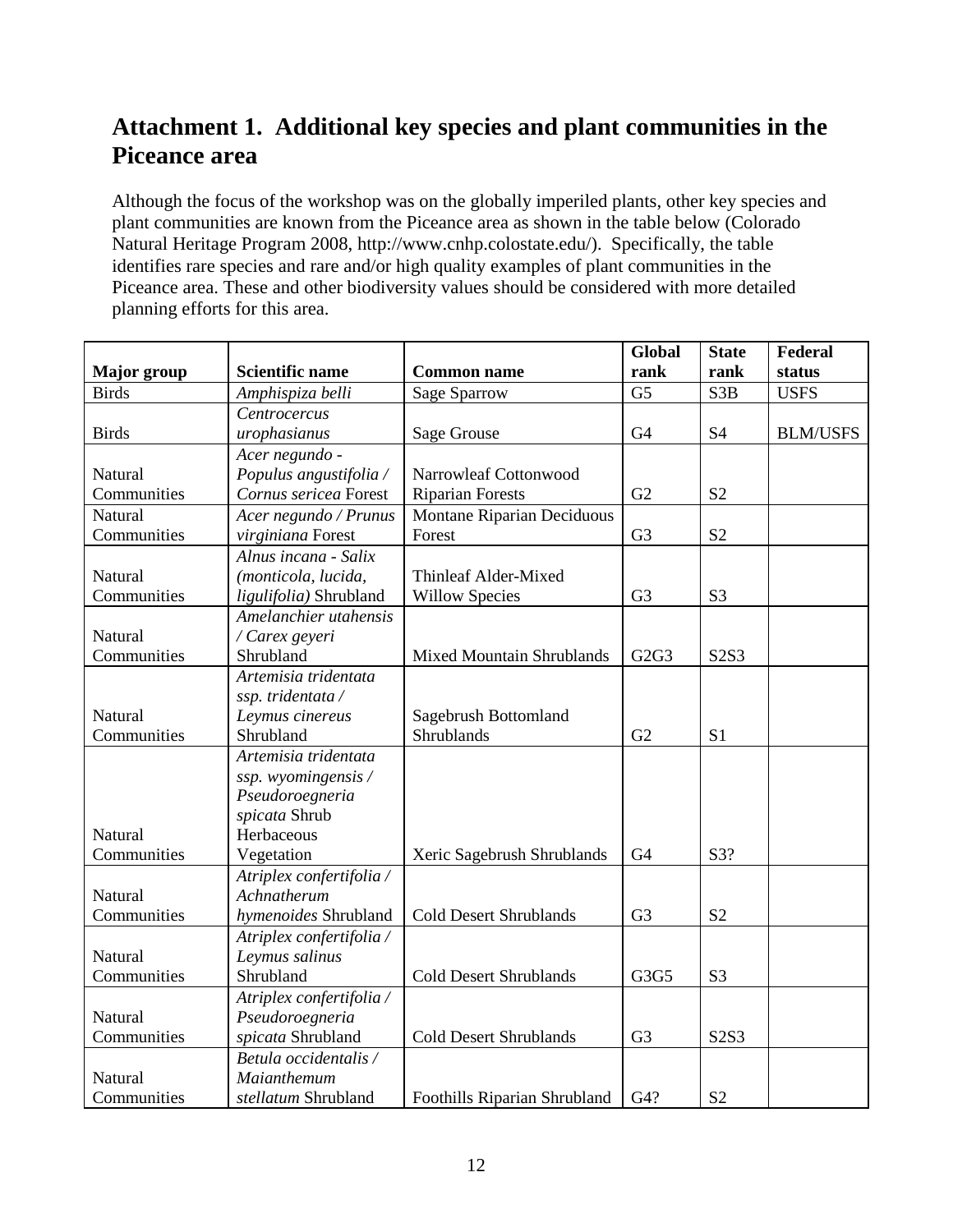|                    |                                          |                                  | Global                          | <b>State</b>   | Federal |
|--------------------|------------------------------------------|----------------------------------|---------------------------------|----------------|---------|
| <b>Major</b> group | <b>Scientific name</b>                   | <b>Common name</b>               | rank                            | rank           | status  |
|                    | Carex nebrascensis                       |                                  |                                 |                |         |
| Natural            | Herbaceous                               |                                  |                                 |                |         |
| Communities        | Vegetation                               | Wet Meadows                      | G <sub>4</sub>                  | S <sub>3</sub> |         |
|                    | Catabrosa aquatica -                     |                                  |                                 |                |         |
| Natural            | Mimulus ssp. Spring                      |                                  |                                 |                |         |
| Communities        | Wetland                                  | Spring Wetland                   | GU                              | S <sub>3</sub> |         |
| Natural            | Cornus sericea                           |                                  |                                 |                |         |
| Communities        | Shrubland                                | Foothills Riparian Shrubland     | G <sub>4</sub> Q                | S <sub>3</sub> |         |
|                    | Distichlis spicata                       |                                  |                                 |                |         |
| Natural            | Herbaceous                               |                                  |                                 |                |         |
| Communities        | Vegetation                               | <b>Salt Meadows</b>              | G <sub>5</sub>                  | S <sub>3</sub> |         |
|                    | Eleocharis palustris                     |                                  |                                 |                |         |
| Natural            | Herbaceous                               |                                  |                                 |                |         |
| Communities        | Vegetation                               | <b>Emergent Wetland</b>          | G <sub>5</sub>                  | <b>S4</b>      |         |
|                    | Juniperus osteosperma                    |                                  |                                 |                |         |
|                    | / Leymus salinus spp.                    |                                  |                                 |                |         |
|                    | salinus Wooded                           |                                  |                                 |                |         |
| Natural            | Herbaceous                               | Mesic Western Slope              |                                 |                |         |
| Communities        | Vegetation                               | Pinyon-Juniper Woodlands         | G <sub>3</sub>                  | S <sub>3</sub> |         |
|                    | Leymus cinereus                          |                                  |                                 |                |         |
| Natural            | Herbaceous                               |                                  |                                 |                |         |
| Communities        | Vegetation                               | <b>Western Slope Grasslands</b>  | G <sub>2</sub> G <sub>3</sub> Q | S1S2           |         |
|                    | Populus angustifolia /                   |                                  |                                 |                |         |
| Natural            | Betula occidentalis                      |                                  |                                 |                |         |
| Communities        | Woodland                                 | <b>Montane Riparian Forest</b>   | G <sub>3</sub>                  | S <sub>3</sub> |         |
| Natural            | Populus angustifolia /<br>Rhus trilobata | Narrowleaf                       |                                 |                |         |
| Communities        | Woodland                                 | Cottonwood/Skunkbrush            | G <sub>3</sub>                  | S <sub>3</sub> |         |
|                    | Pseudoroegneria                          |                                  |                                 |                |         |
|                    | spicata - Achnatherum                    |                                  |                                 |                |         |
|                    | hymenoides                               |                                  |                                 |                |         |
| Natural            | Herbaceous                               |                                  |                                 |                |         |
| Communities        | Vegetation                               | <b>Western Slope Grasslands</b>  | G3G4                            | SU             |         |
|                    | Pseudoroegneria                          |                                  |                                 |                |         |
| Natural            | spicata Herbaceous                       |                                  |                                 |                |         |
| Communities        | Vegetation                               | <b>Western Slope Grasslands</b>  | G2                              | S2?            |         |
| Natural            | Pseudotsuga menziesii                    |                                  |                                 |                |         |
| Communities        | / Acer glabrum Forest                    | <b>Lower Montane Forests</b>     | G4?                             | S1             |         |
|                    | Pseudotsuga menziesii                    |                                  |                                 |                |         |
| Natural            | / Betula occidentalis                    |                                  |                                 |                |         |
| Communities        | Woodland                                 | <b>Montane Riparian Forest</b>   | G3?                             | S <sub>3</sub> |         |
|                    | Pseudotsuga menziesii                    |                                  |                                 |                |         |
| Natural            | / Symphoricarpos                         | Western Slope Douglas Fir        |                                 |                |         |
| Communities        | oreophilus Forest                        | Forests                          | G <sub>5</sub>                  | <b>S4</b>      |         |
|                    | Quercus gambelii -                       |                                  |                                 |                |         |
|                    | Cercocarpus                              |                                  |                                 |                |         |
| Natural            | montanus / (Carex                        |                                  |                                 |                |         |
| Communities        | geyeri) Shrubland                        | <b>Mixed Mountain Shrublands</b> | G <sub>3</sub>                  | S <sub>3</sub> |         |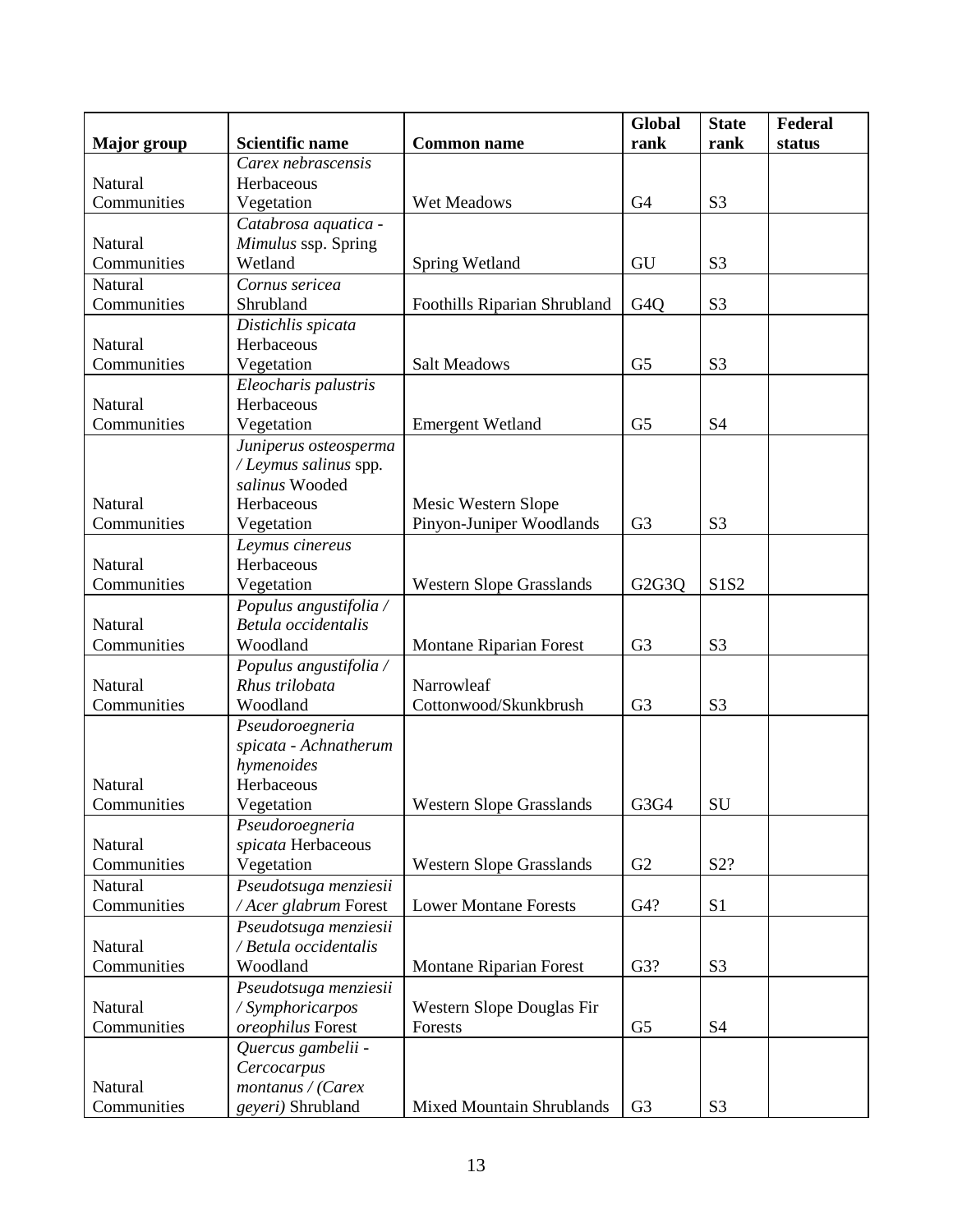|                        |                           |                            | Global          | <b>State</b>    | Federal     |
|------------------------|---------------------------|----------------------------|-----------------|-----------------|-------------|
| <b>Major</b> group     | <b>Scientific name</b>    | <b>Common name</b>         | rank            | rank            | status      |
| Natural                | Salix bebbiana            |                            |                 |                 |             |
| Communities            | Shrubland                 | Montane Willow Carrs       | G3?             | S <sub>2</sub>  |             |
| Natural                | Salix exigua / Barren     |                            |                 |                 |             |
| Communities            | Shrubland                 | Coyote Willow/Bare Ground  | G <sub>5</sub>  | S <sub>5</sub>  |             |
|                        | Schoenoplectus            |                            |                 |                 |             |
| Natural                | pungens Herbaceous        |                            |                 |                 |             |
| Communities            | Vegetation                | <b>Bulrush</b>             | G3G4            | S <sub>3</sub>  |             |
|                        | Typha (latifolia,         |                            |                 |                 |             |
|                        | angustifolia) Western     |                            |                 |                 |             |
| Natural                | Herbaceous                |                            |                 |                 |             |
| Communities            | Vegetation                | Narrow-leaf Cattail Marsh  | G <sub>5</sub>  | <b>S4</b>       |             |
|                        | Typha domingensis         |                            |                 |                 |             |
| Natural                | <b>Western Herbaceous</b> |                            |                 |                 |             |
| Communities            | Vegetation                | Western Slope Marsh        | G5?             | S <sub>1</sub>  |             |
|                        | Coluber constrictor       |                            |                 |                 |             |
| Reptiles               | mormon                    | Western Yellowbelly Racer  | G5T5            | S <sub>3</sub>  |             |
|                        | Argillochloa              |                            |                 |                 |             |
| <b>Vascular Plants</b> | dasyclada                 | Utah fescue                | G <sub>3</sub>  | S <sub>3</sub>  |             |
| <b>Vascular Plants</b> | Astragalus detritalis     | debris milkvetch           | G <sub>3</sub>  | S <sub>2</sub>  | <b>BLM</b>  |
| <b>Vascular Plants</b> | Ceanothus martinii        | Utah mountain lilac        | G <sub>4</sub>  | S <sub>1</sub>  |             |
| <b>Vascular Plants</b> | Gentianella tortuosa      | Utah gentian               | G3?             | S <sub>1</sub>  | <b>BLM</b>  |
| <b>Vascular Plants</b> | Gilia stenothyrsa         | narrow-stem gilia          | $\overline{G3}$ | $\overline{S1}$ | <b>BLM</b>  |
| <b>Vascular Plants</b> | Lesquerella parviflora    | Piceance bladderpod        | G <sub>2</sub>  | S <sub>2</sub>  | <b>BLM</b>  |
|                        | Monardella                |                            |                 |                 |             |
| <b>Vascular Plants</b> | odoratissima              | mountain wild mint         | G4G5            | S <sub>2</sub>  |             |
| <b>Vascular Plants</b> | Nuttallia multicaulis     | many-stem stickleaf        | G <sub>3</sub>  | S <sub>3</sub>  |             |
| <b>Vascular Plants</b> | Oreocarya rollinsii       | Rollins' cat's-eye         | G <sub>3</sub>  | S <sub>2</sub>  | <b>BLM</b>  |
|                        | Oxytropis besseyi var.    |                            |                 |                 |             |
| <b>Vascular Plants</b> | obnapiformis              | <b>Bessey</b> locoweed     | G5T2            | S <sub>2</sub>  |             |
|                        | Penstemon fremontii       |                            |                 |                 |             |
| <b>Vascular Plants</b> | var. glabrescens          | Fremont's beardtongue      | G3G4T2          | S <sub>2</sub>  |             |
|                        | Sullivantia hapemanii     |                            |                 |                 |             |
| <b>Vascular Plants</b> | var. purpusii             | Hanging Garden sullivantia | G3T3            | S <sub>3</sub>  |             |
|                        | Thalictrum                |                            |                 |                 |             |
| <b>Vascular Plants</b> | heliophilum               | sun-loving meadowrue       | G <sub>2</sub>  | S <sub>2</sub>  | <b>USFS</b> |

For more information about these and other biodiversity values, see reports including but not limited to the following:

- o Colorado Wildlife Action Plan <http://wildlife.state.co.us/WildlifeSpecies/ColoradoWildlifeActionPlan/>
- o The Nature Conservancy Ecoregional Assessments. [http://conserveonline.org/workspaces/cbdgateway/era/reports/index\\_html](http://conserveonline.org/workspaces/cbdgateway/era/reports/index_html)
- o Southern Rockies Ecosystem Project:<http://www.restoretherockies.org/reports.html>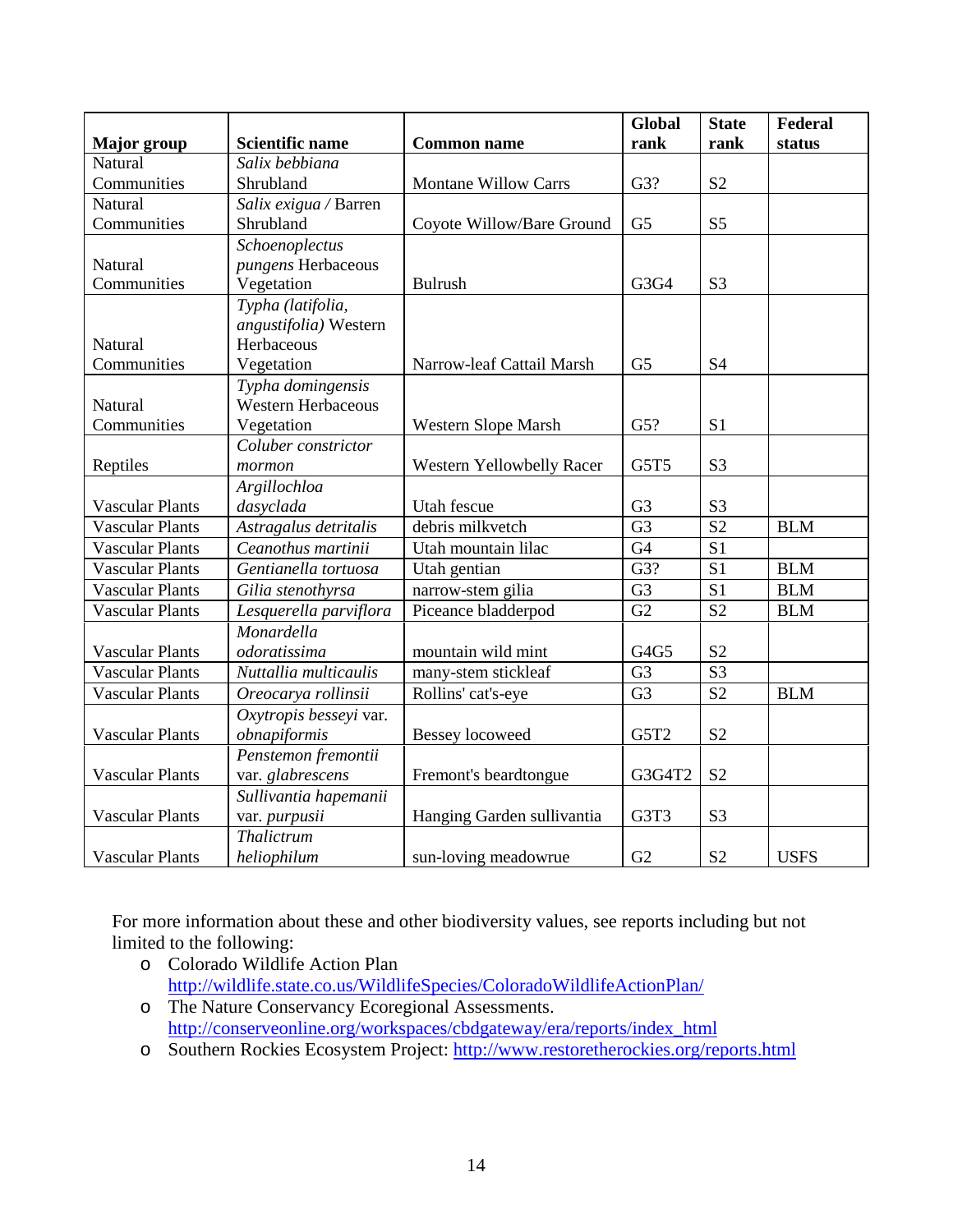# <span id="page-16-0"></span>**Attachment 2. Full list of strategies for Dudley Bluffs bladderpod and Piceance twinpod**

| <b>Site</b> | Owner/<br>manager | <b>Strategy</b>                                                                                                                       | <b>Priority</b><br>w/in the<br>site | <b>Priority</b><br>across<br>sites | Lead                   | <b>Notes</b>                                                                                                                                    |
|-------------|-------------------|---------------------------------------------------------------------------------------------------------------------------------------|-------------------------------------|------------------------------------|------------------------|-------------------------------------------------------------------------------------------------------------------------------------------------|
| All         | All               | Secure funding from USFWS,<br>CNAP, and others for<br>implementing priority actions<br>in this plan.                                  | <b>NA</b>                           | high                               | <b>RPCI</b>            |                                                                                                                                                 |
| All         | All               | Conduct surveys targeting the<br>imperiled species using<br>potential habitat models with<br>known negative search data.              | high                                |                                    | USFWS?                 | Hay Gulch, and<br>private lands in the<br>vicinity of the<br>confluence of Ryan<br>and Piceance<br>creeks are<br>especially high<br>priorities. |
| All         | All               | Learn more about the<br>pollinators important to the rare<br>plants and how to protect from<br>dust, etc.                             | NA                                  |                                    | <b>RPCI</b>            | work with Vince<br>Tepidino                                                                                                                     |
| All         | All               | Contact county planners<br>regarding road widening<br>locations to help assure there is<br>not a conflict with rare plant<br>habitat. | NA                                  |                                    |                        | County road work<br>that is conducted<br>with federal funds<br>would be<br>responsible for the<br>plants under the<br>ESA.                      |
| All         | All               | Weed monitoring. Monitor<br>rare plant locations to detect<br>new weeds or increases in<br>existing infestations.                     | NA                                  |                                    |                        | <b>BLM</b> and CNAP<br>volunteers are<br>monitoring weeds<br>at some locations<br>already.                                                      |
| All         | All               | Get Ken's rare plant occurrence<br>data to CNHP.                                                                                      | NA                                  |                                    | Ken and<br><b>CNHP</b> |                                                                                                                                                 |
| All         | <b>BLM</b>        | Build and install informational<br>signs and kiosks at the ACECs<br>and Natural Areas that support<br>the rare plants.                | NA                                  | high                               | Ken and<br><b>CNAP</b> | Happening now in<br>some places                                                                                                                 |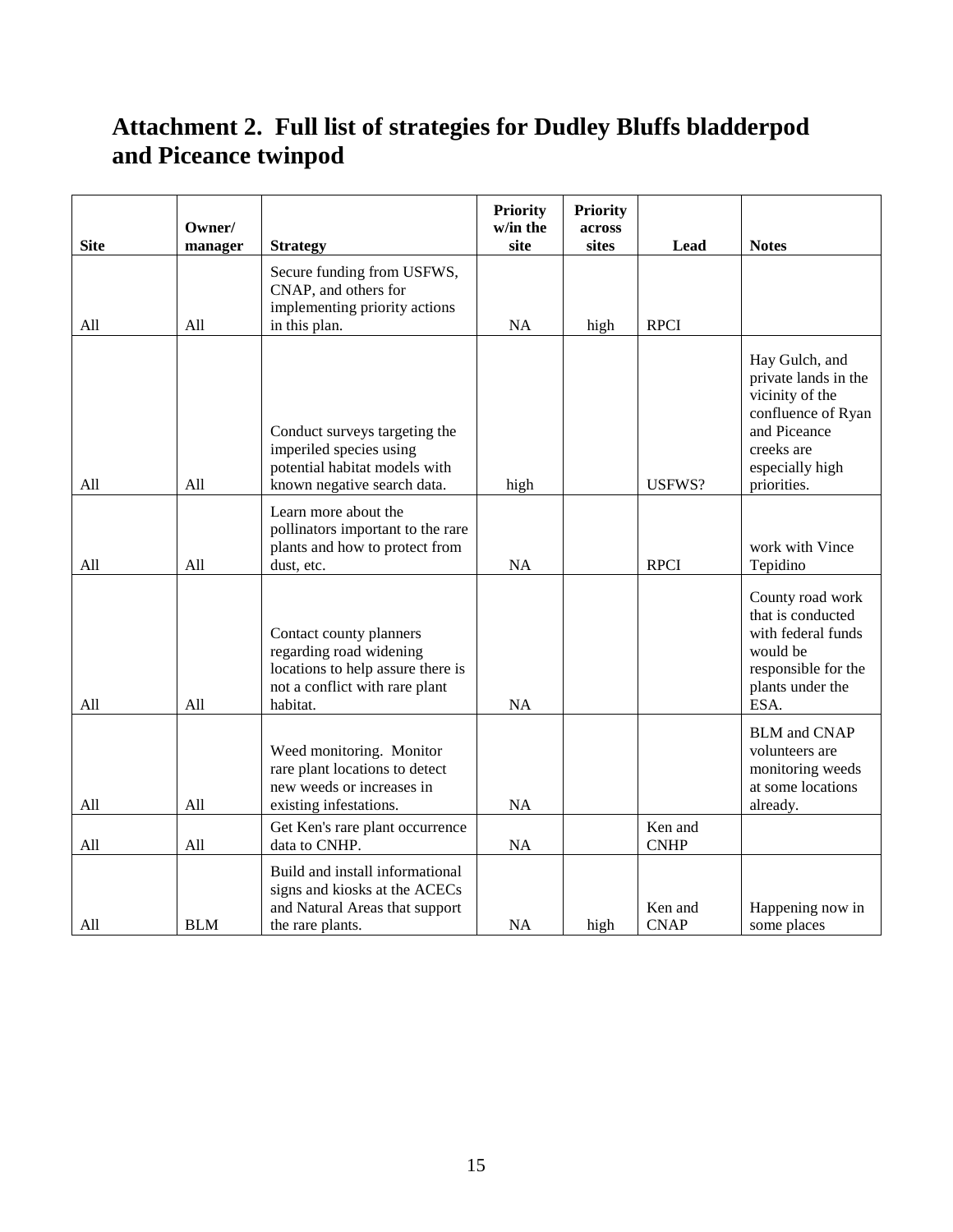|                   | Owner/                    |                                                                       | <b>Priority</b><br>w/in the | <b>Priority</b><br>across |                            |                                       |
|-------------------|---------------------------|-----------------------------------------------------------------------|-----------------------------|---------------------------|----------------------------|---------------------------------------|
| <b>Site</b>       | manager                   | <b>Strategy</b>                                                       | site                        | sites                     | Lead                       | <b>Notes</b>                          |
|                   |                           |                                                                       |                             |                           |                            |                                       |
|                   |                           | Support the White River RMP                                           |                             |                           |                            |                                       |
|                   |                           | revision Alternative B                                                |                             |                           |                            |                                       |
|                   |                           | (Conservation Emphasis)                                               |                             |                           |                            |                                       |
|                   |                           | which designates management<br>emphasis areas outside the             |                             |                           |                            |                                       |
|                   |                           | ACEC boundaries and has the                                           |                             |                           |                            |                                       |
|                   |                           | most stringent NSO                                                    |                             |                           |                            |                                       |
|                   |                           | stipulations (or Alternative C<br>(Managed Development) as            |                             |                           |                            |                                       |
| All               | <b>BLM</b>                | second choice).                                                       | <b>NA</b>                   |                           | All                        |                                       |
|                   |                           | Coordinate timing with O&G                                            |                             |                           |                            | Timing of what?                       |
| All               | <b>BLM</b>                | companies for coming four                                             | <b>NA</b>                   |                           | <b>BLM</b>                 | Ask Ken for<br>clarification.         |
|                   |                           | years                                                                 |                             |                           |                            |                                       |
|                   |                           | Use USFWS/BLM<br>recommendations for Avoiding                         |                             |                           |                            |                                       |
|                   |                           | Adverse Effects on T and E                                            |                             |                           |                            |                                       |
|                   |                           | plants (2007, attached) and                                           |                             |                           |                            |                                       |
|                   | <b>BLM</b> and            | <b>Best Management Practices</b><br>developed by the CRPCI            |                             |                           |                            |                                       |
| All               | private                   | (Elliot et al. in prep., attached).                                   | NA                          | high                      | <b>RPCI</b>                |                                       |
|                   |                           | Expand monitoring efforts to                                          |                             |                           |                            |                                       |
|                   | BLM,                      | include how the plants respond                                        |                             |                           |                            |                                       |
|                   | CDOW,<br>and              | to layers of dust deposited as a<br>result of the resource extraction |                             |                           |                            |                                       |
| All               | private                   | activities.                                                           | NA                          | high                      | Ken                        |                                       |
|                   |                           |                                                                       |                             |                           |                            | Use a landscape                       |
|                   |                           |                                                                       |                             |                           |                            | level approach                        |
|                   |                           |                                                                       |                             |                           | TNC, Yampa                 | including other<br>sites such as Duck |
|                   | <b>BLM</b> and            | Work with oil and gas                                                 |                             |                           | Valley Land                | Creek and                             |
| All               | private                   | companies to protect plants.                                          | <b>NA</b>                   | high                      | Trust                      | Cathedral Bluffs                      |
|                   |                           |                                                                       |                             |                           | RPCI,                      |                                       |
| All               | <b>BLM</b> and<br>private | Recognize companies (e.g.,<br>Shell) for positive actions.            | NA                          | high                      | USFWS, and<br><b>CONPS</b> |                                       |
|                   | BLM,                      |                                                                       |                             |                           |                            |                                       |
|                   | CDOW,                     | Assure on-the-ground presence                                         |                             |                           | BLM,                       |                                       |
| All               | and<br>private            | of qualified Botanist during<br>projects, fencing, etc.               | NA                          |                           | CDOW,<br><b>RPCI</b>       |                                       |
|                   | BLM,                      |                                                                       |                             |                           |                            |                                       |
|                   | CDOW,                     | Consider negotiating land                                             |                             |                           |                            |                                       |
| All               | and<br>private            | trades that would encourage<br>protection of the rare plants.         | <b>NA</b>                   |                           |                            | Work load is<br>prohibitive           |
|                   |                           |                                                                       |                             |                           |                            | Lesquerella                           |
|                   |                           | Work with private landowners                                          |                             |                           |                            | parviflora on                         |
| Calamity<br>Ridge | private                   | to identify specific protection<br>strategies.                        | high                        |                           |                            | private at Spring<br>Creek            |
|                   |                           |                                                                       |                             |                           |                            |                                       |